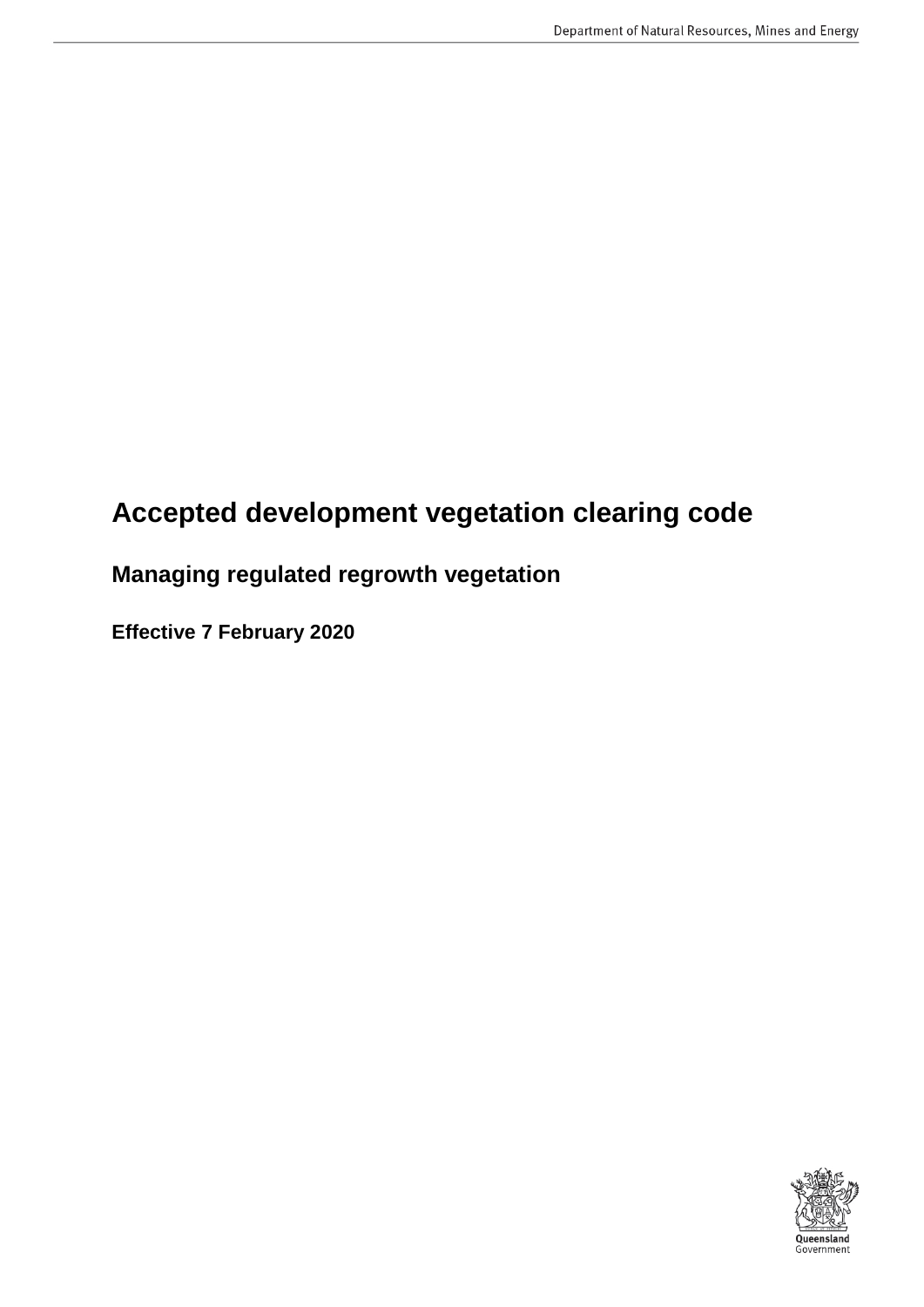This publication has been compiled by the Department of Natural Resources, Mines and Energy

© State of Queensland, 2020

The Queensland Government supports and encourages the dissemination and exchange of its information. The copyright in this publication is licensed under a Creative Commons Attribution 4.0 International (CC BY 4.0) licence.

Under this licence you are free, without having to seek our permission, to use this publication in accordance with the licence terms.



You must keep intact the copyright notice and attribute the State of Queensland as the source of the publication.

Note: Some content in this publication may have different licence terms as indicated.

For more information on this licence, visit https://creativecommons.org/licenses/by/4.0/.

The information contained herein is subject to change without notice. The Queensland Government shall not be liable for technical or other errors or omissions contained herein. The reader/user accepts all risks and responsibility for losses, damages, costs and other consequences resulting directly or indirectly from using this information.

#### **Interpreter statement**:

The Queensland Government is committed to providing accessible services to Queenslanders from all culturally and linguistically diverse backgrounds. If you have difficulty in understanding this document, you can contact us within Australia on 13QGOV (13 74 68) and we will arrange an interpreter to effectively communicate the report to you.

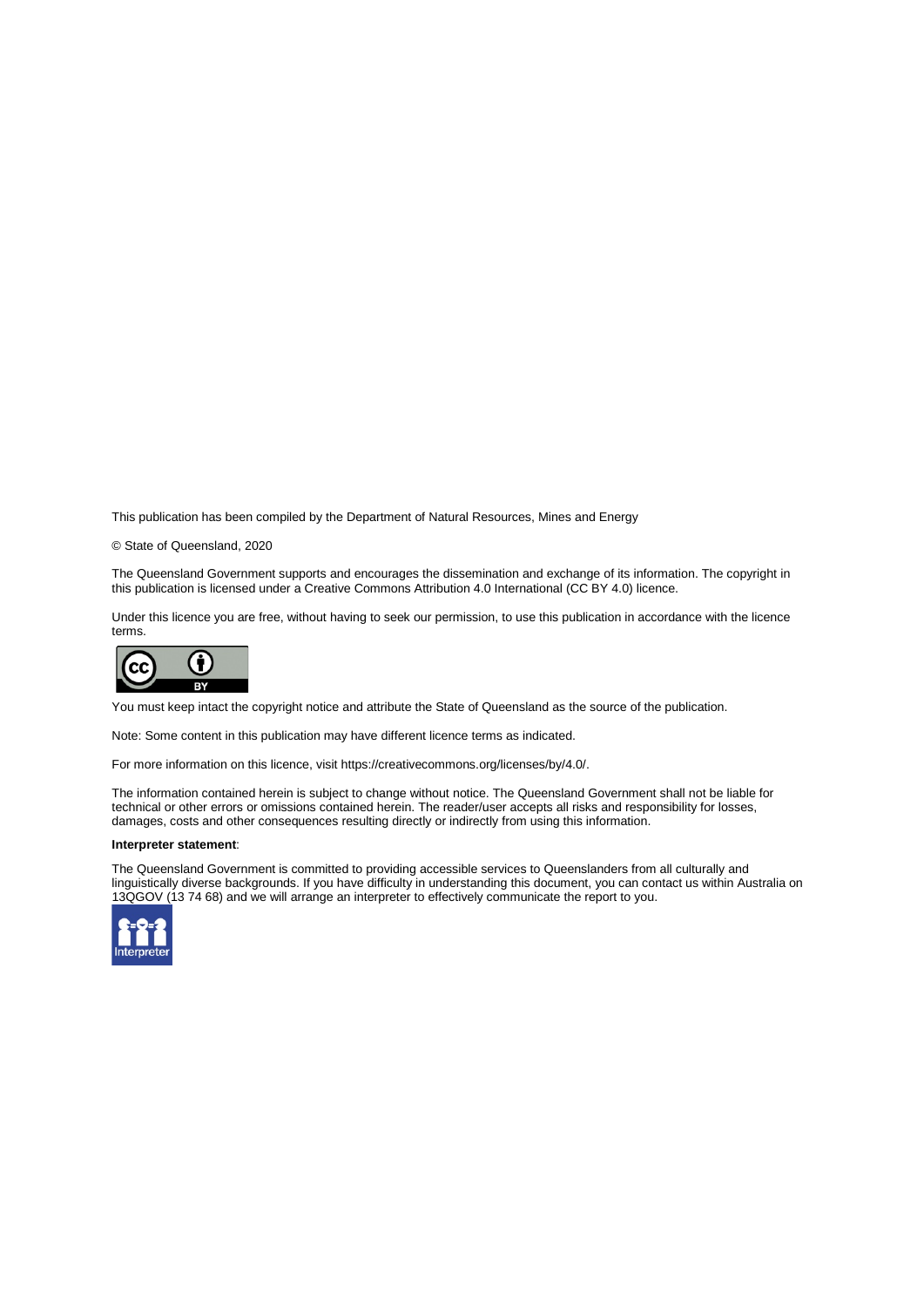## **Table of contents**

| 1. |                                                                                                        |  |
|----|--------------------------------------------------------------------------------------------------------|--|
|    |                                                                                                        |  |
|    |                                                                                                        |  |
|    |                                                                                                        |  |
|    |                                                                                                        |  |
|    |                                                                                                        |  |
| 2. |                                                                                                        |  |
|    |                                                                                                        |  |
|    |                                                                                                        |  |
|    |                                                                                                        |  |
|    |                                                                                                        |  |
|    | 4.1 Clearing requirements for coordinated projects, to address a public safety risk or agriculture  14 |  |
|    | 4.1.1                                                                                                  |  |
|    | Clearing limits for coordinated projects and to address a public safety risk  14<br>4.1.2              |  |
|    | 4.1.3                                                                                                  |  |
|    |                                                                                                        |  |
|    | 4.2.1                                                                                                  |  |
|    | 4.2.2                                                                                                  |  |
|    | 4.2.3                                                                                                  |  |
|    | 4.2.4                                                                                                  |  |
|    |                                                                                                        |  |
|    |                                                                                                        |  |
|    |                                                                                                        |  |
|    | Appendix 2-Prescribed regional ecosystems in which managing regrowth density may                       |  |
|    |                                                                                                        |  |
|    |                                                                                                        |  |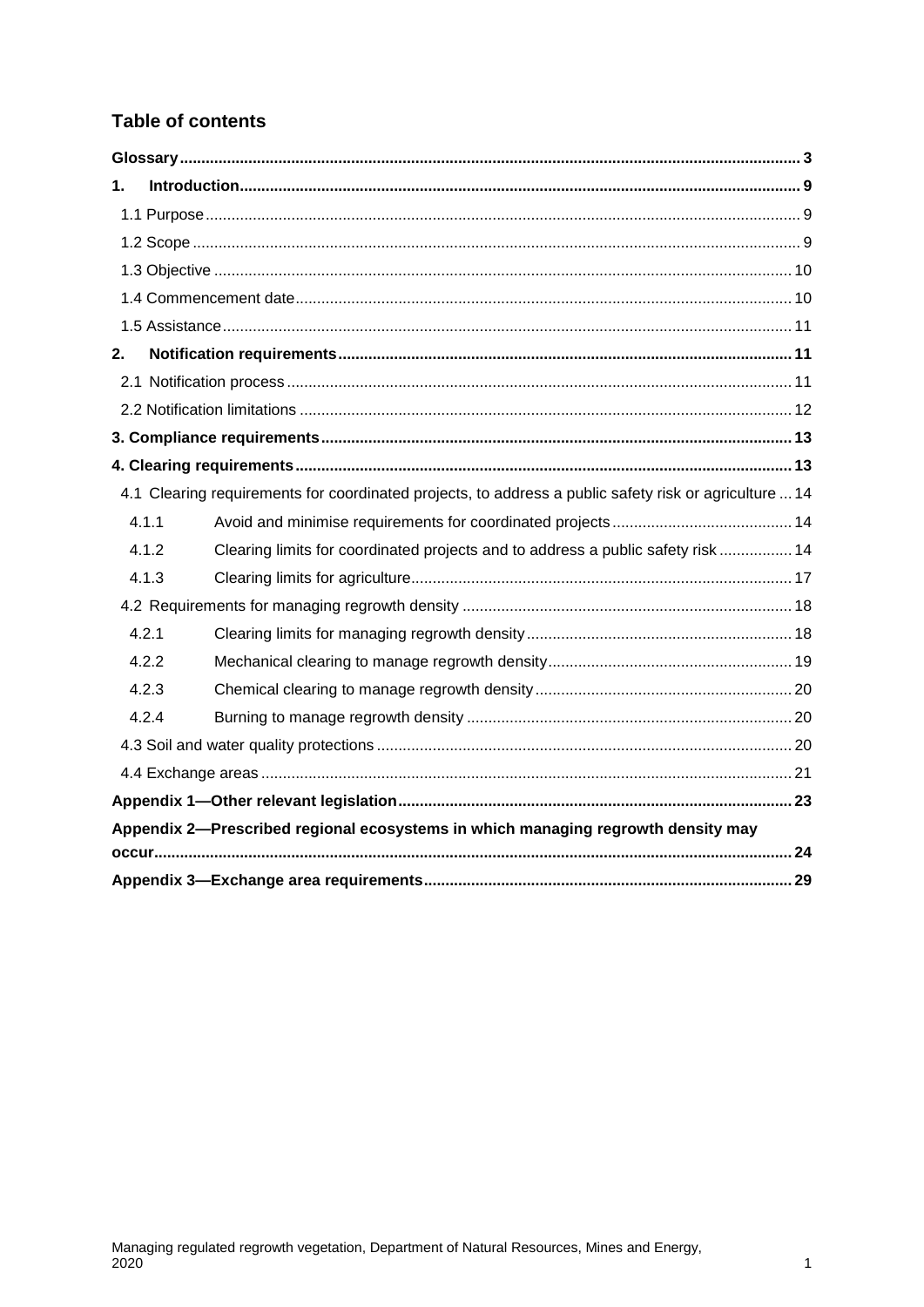*Landholders are encouraged to familiarise themselves with the Acts and regulations relevant to their operations, and to seek advice from the department if required.*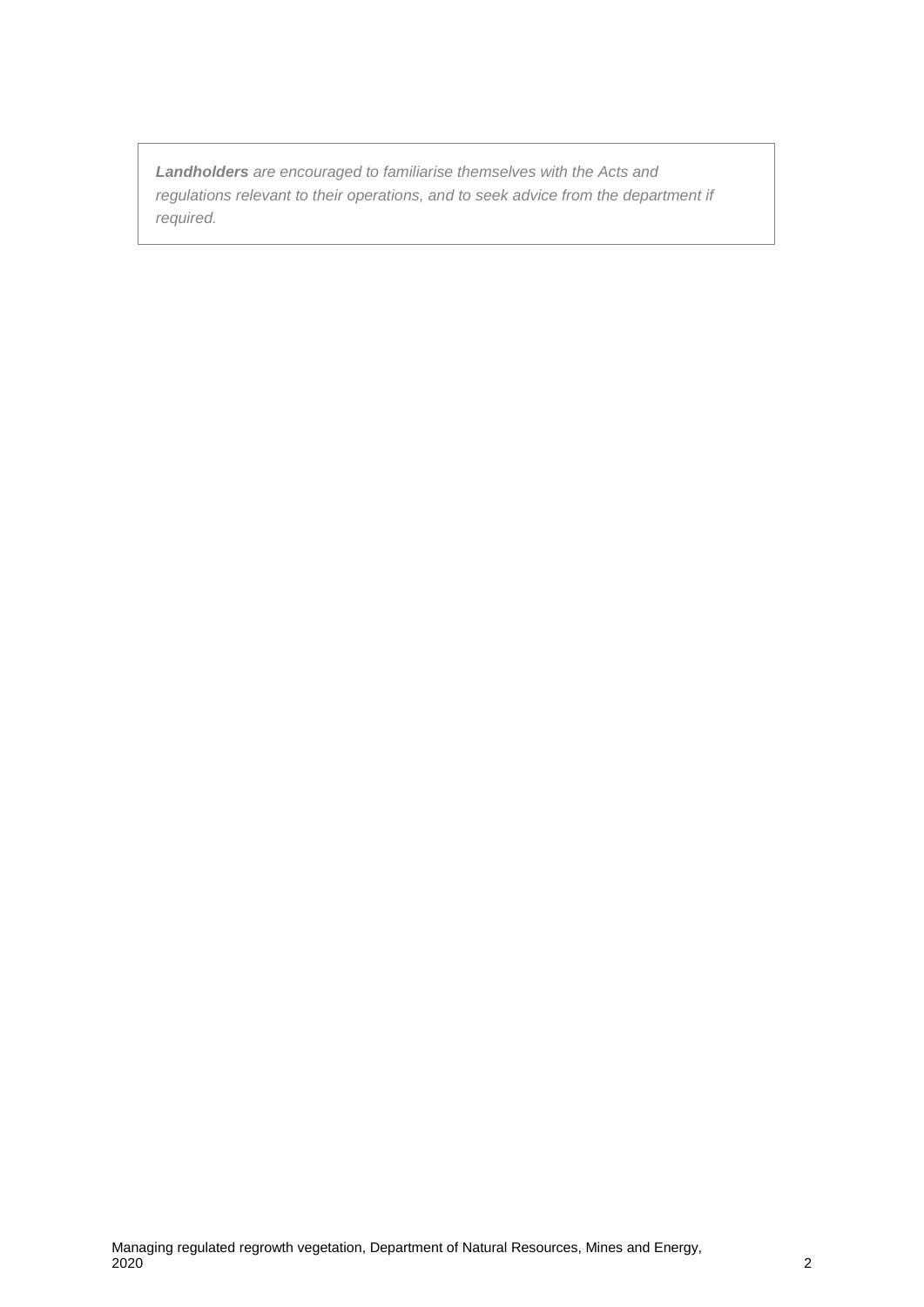## <span id="page-4-0"></span>**Glossary**

The following technical terms and their definitions are essential to understanding this accepted development vegetation clearing code (code). Where used in the text, the terms are italicised and bold. All other terms in the text that are italicised and bold, and are **not** included in the below table have the meaning provided for in the *[Vegetation Management Act 1999](https://www.legislation.qld.gov.au/browse/inforce)[1](#page-4-1)*.

| <b>Term</b>                              | <b>Definition</b>                                                                                                                                                                                                                                                                                                                                                                                                                                                                                                                                                                                              |
|------------------------------------------|----------------------------------------------------------------------------------------------------------------------------------------------------------------------------------------------------------------------------------------------------------------------------------------------------------------------------------------------------------------------------------------------------------------------------------------------------------------------------------------------------------------------------------------------------------------------------------------------------------------|
| Acid sulfate soil                        | Is soil, sediment or other material containing iron sulfides and/or<br>acidity generated by their breakdown.                                                                                                                                                                                                                                                                                                                                                                                                                                                                                                   |
| <b>Aerial application</b>                | Means applied from an aircraft or drone.                                                                                                                                                                                                                                                                                                                                                                                                                                                                                                                                                                       |
| <b>Agricultural land class A</b><br>or B | Is the land shown on the State Planning Policy Interactive Mapping<br>System as Agricultural Land Classification (ALC) Class A and Class<br>B or identified by a local government in a local planning instrument<br>as ALC Class A or Class B land, based on localised study. Mapping<br>is available on Queensland Globe or in a Vegetation Management<br>Property Report for the lot, which can be requested at<br>www.qld.gov.au.                                                                                                                                                                           |
| <b>Agriculture</b>                       | Is broadacre cropping or horticulture.                                                                                                                                                                                                                                                                                                                                                                                                                                                                                                                                                                         |
| <b>Broadacre cropping</b>                | Is the commercial cultivation and harvest of:<br>• sugar cane and tea<br>• plants for oil, such as canola, mustard and sunflower<br>• plants for fibre, such as cotton and hemp<br>• cereal or pseudo cereal plants such as (including any forage<br>varieties): wheat, rice, barley, oats, rye, chia, triticale, sorghum,<br>quinoa, maize and millets<br>• pulses or leguminous plants such as: lupins, chickpeas, cowpea,<br>faba beans, field peas, mung beans, navy beans, soybeans,<br>lentils, peanuts, guar, dolichos and lucerne<br>Note: Does not include growing pasture to be grazed by livestock. |
| <b>Coordinated project</b>               | Is a project declared as a coordinated project under the State<br>Development and Public Works Organisation Act 1971.                                                                                                                                                                                                                                                                                                                                                                                                                                                                                          |

<span id="page-4-1"></span> <sup>1</sup> A list of terms defined in the *Vegetation Management Act 1999* is available in the [General guide to the vegetation](https://www.qld.gov.au/environment/land/management/vegetation/codes)  [clearing codes: Accepted development vegetation clearing codes.](https://www.qld.gov.au/environment/land/management/vegetation/codes)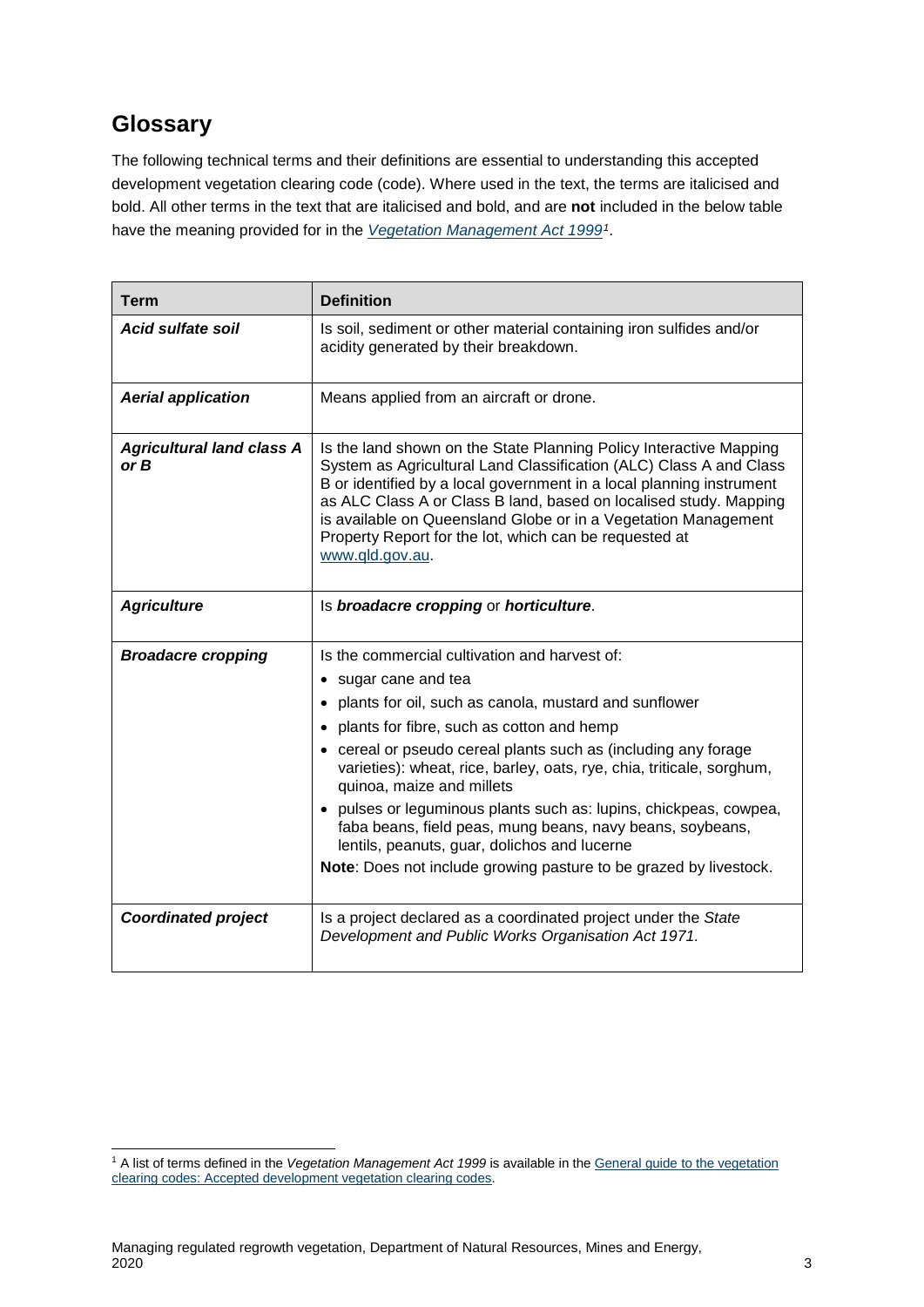| <b>Term</b>                 | <b>Definition</b>                                                                                                                                                                                                                                                                                                                                                                                                                                                                                                                                                                                                                               |
|-----------------------------|-------------------------------------------------------------------------------------------------------------------------------------------------------------------------------------------------------------------------------------------------------------------------------------------------------------------------------------------------------------------------------------------------------------------------------------------------------------------------------------------------------------------------------------------------------------------------------------------------------------------------------------------------|
| <b>Defining bank</b>        | Is the bank that confines the seasonal flows, but which may be<br>inundated by flooding from time to time, and can be either:<br>• the bank or terrace that confines the water before the point of<br>flooding<br>• where there is no bank, the seasonal high water line which<br>represents the point of flooding.                                                                                                                                                                                                                                                                                                                             |
| <b>Diameter</b>             | Is the width of a tree trunk measured at 1.3 metres above the<br>ground.                                                                                                                                                                                                                                                                                                                                                                                                                                                                                                                                                                        |
| <b>Ecological processes</b> | Is a range of natural processes which maintain an ecosystem,<br>including but not limited to:<br>• hydrological processes<br>· soil development<br>• nutrient cycling<br>• chemical processes including storage of nutrients<br>• decomposition and cycling of organic matter<br>pollination and seed production<br>• seed dispersal<br>• predator-prey relationships<br>• germination and recruitment of species<br>• the carbon cycle and stability of atmospheric carbon<br>• habitats for flora and fauna (such as particular regional<br>ecosystems, logs, rocks, debris, leaf litter, nectar, hollow bearing<br>trees, food and shelter). |
| <b>Exempt clearing work</b> | Has the meaning given in Schedule 24 (Dictionary) of the Planning<br>Regulation 2017.<br>Note: A list of exempt clearing work is available at<br>www.qld.gov.au.                                                                                                                                                                                                                                                                                                                                                                                                                                                                                |
| <b>Ground cover</b>         | Is any plant matter, either dead or alive, woody or non-woody, that<br>covers the surface of the ground (either attached or detached), e.g.<br>grasses, shrubs, tree and grass leaf litter, twigs, logs, branches etc.                                                                                                                                                                                                                                                                                                                                                                                                                          |
| <b>Habitat tree</b>         | Is a living or dead standing native tree that contains:<br>• one or more visible hollows positioned at least two metres above<br>the base of the tree <sup>2</sup><br>or<br>• an active bird's nest or the nest of a raptor or other bird that uses<br>the same nest each year.                                                                                                                                                                                                                                                                                                                                                                 |

<span id="page-5-0"></span> <sup>2</sup> *Habitat trees* are used, or potentially used, by hollow-dwelling fauna.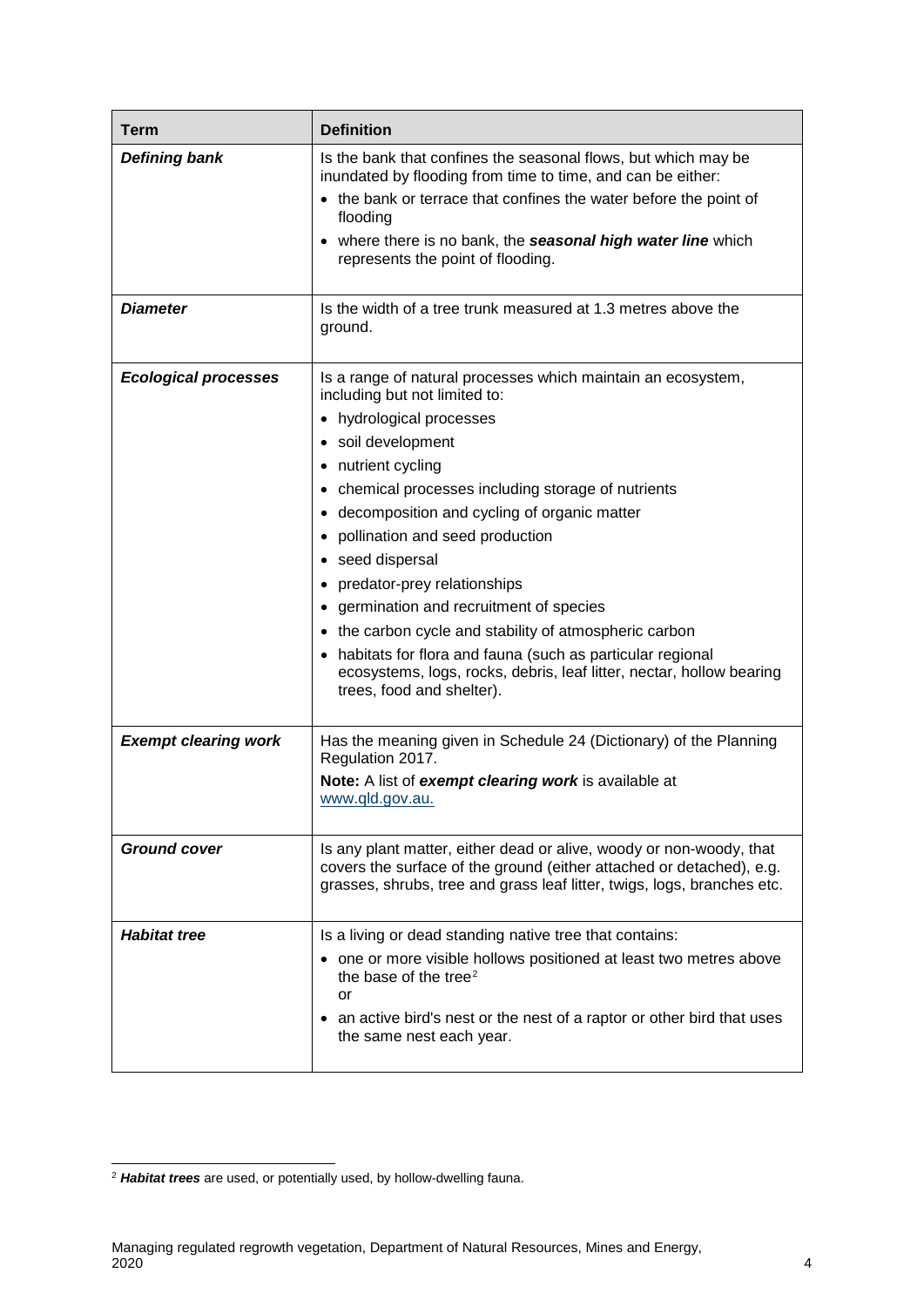| <b>Term</b>               | <b>Definition</b>                                                                                                                                                                                                                                                                                                                   |
|---------------------------|-------------------------------------------------------------------------------------------------------------------------------------------------------------------------------------------------------------------------------------------------------------------------------------------------------------------------------------|
| <b>Horticulture</b>       | Is the commercial cultivation of plants for harvesting including fruits<br>(e.g. berries, grapes and nuts), vegetables, flowers, stems, roots or<br>leaves, and commercial cultivation of turf grass species for turf<br>harvesting.                                                                                                |
| <i>Immature tree</i>      | Is any native woody vegetation (other than a <i>mature tree</i> or <i>habitat</i><br>tree) that is two metres or more in height.                                                                                                                                                                                                    |
| <b>Impact area</b>        | Is the total area to be cleared in a category C area or category R<br>area that requires an exchange area to be legally secured under<br>section 4.4 of this code.<br>Note: The total area to be cleared includes the area below the limit<br>specified in this code and the area that exceeds the specified limit in<br>this code. |
| <b>Island</b>             | Is any mapped <i>regulated vegetation</i> that is less than 10 hectares in<br>size and is further than 200 metres from any other regulated<br>vegetation. This includes 'islands' that are within or straddle lot<br>boundaries.                                                                                                    |
| Koala habitat area        | See the <b>Nature Conservation (Koala) Conservation Plan 2017</b> ,<br>section 7B.                                                                                                                                                                                                                                                  |
| Landholder                | Is (where relevant):                                                                                                                                                                                                                                                                                                                |
|                           | • the registered proprietor of freehold land                                                                                                                                                                                                                                                                                        |
|                           | • a lessee of freehold land, subject to the consent of the freehold<br>owner to make a notification                                                                                                                                                                                                                                 |
|                           | • a lessee of a lease under the Land Act, provided the clearing is<br>consistent with the purposes of the lease                                                                                                                                                                                                                     |
|                           | • a sub-lessee of a lease under the Land Act, provided the clearing<br>is consistent with the purposes of the lease, and subject to the<br>consent of the lessee to make a notification                                                                                                                                             |
|                           | • a licensee or permittee under the Land Act provided the clearing<br>is consistent with the conditions of the licence or permit                                                                                                                                                                                                    |
|                           | • the holder of the title or tenure to the land.                                                                                                                                                                                                                                                                                    |
|                           | Note: For the purposes of section 3 of this code, a reference to a<br><b>landholder</b> includes a reference to a third party who has notified to<br>clear under this code in accordance with section 2 of this code.                                                                                                               |
| <b>Landholder consent</b> | Is a written agreement between a third party and a <i>landholder</i> to<br>enter, access and undertake clearing or other works on the land.                                                                                                                                                                                         |
| <b>Land zone</b>          | Are categories that describe the major geologies, associated<br>landforms and geomorphic processes in Queensland. The land<br>zone can be identified by the middle number in the three digit<br>regional ecosystem identification code. For example, the regional<br>ecosystem identified by the code 12.3.4 is in land zone 3.     |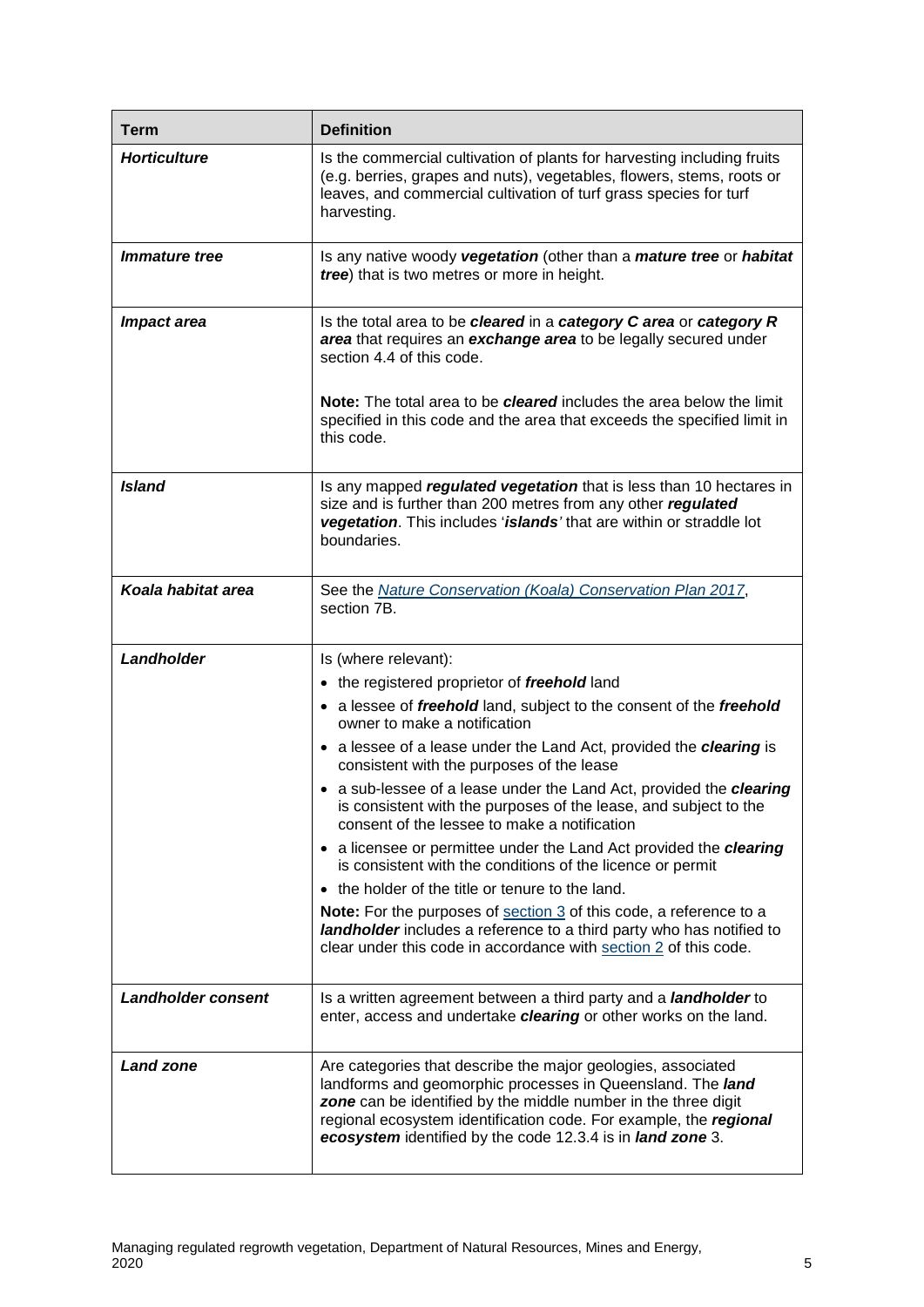| <b>Term</b>                                     | <b>Definition</b>                                                                                                                                                                                                                                                                                                                                                                                          |
|-------------------------------------------------|------------------------------------------------------------------------------------------------------------------------------------------------------------------------------------------------------------------------------------------------------------------------------------------------------------------------------------------------------------------------------------------------------------|
| Low shrub                                       | Is any native woody vegetation less than two metres in height.                                                                                                                                                                                                                                                                                                                                             |
| <i><b>Mature tree</b></i>                       | Is a native tree that is:<br>• a Eucalyptus, Corymbia, Lophostemon or Angophora species<br>('gum' or 'box' trees) with a single trunk or several trunks with a                                                                                                                                                                                                                                             |
|                                                 | diameter of 30 centimetres or more<br>• another tree species such as a wattle, with a single trunk with a                                                                                                                                                                                                                                                                                                  |
|                                                 | diameter of 20 centimetres or more; or several trunks with a<br>diameter of 25 centimetres or more.                                                                                                                                                                                                                                                                                                        |
|                                                 | (If there are several trunks, add the <b>diameters</b> of the largest two<br>trunks.)                                                                                                                                                                                                                                                                                                                      |
| <b>Mechanical clearing</b>                      | Is the clearing of vegetation using any of the following methods:<br>• Slashing                                                                                                                                                                                                                                                                                                                            |
|                                                 | • Brush cutting                                                                                                                                                                                                                                                                                                                                                                                            |
|                                                 | • Machinery which disturbs the soil surface or uproots woody<br>vegetation                                                                                                                                                                                                                                                                                                                                 |
| <b>Managing regrowth</b>                        | Is the selective clearing of vegetation at a locality to:                                                                                                                                                                                                                                                                                                                                                  |
| density                                         | • restore the floristic composition and range of densities typical of<br>the regional ecosystem in the bioregion in which it is located;<br>and                                                                                                                                                                                                                                                            |
|                                                 | • maintain ecological processes and prevent loss of biodiversity.                                                                                                                                                                                                                                                                                                                                          |
| <b>Public safety risk</b>                       | Is where vegetation occurs in an area in which the public frequent<br>that threatens the public with injury or danger.                                                                                                                                                                                                                                                                                     |
| <b>Recognised best</b><br>practice methods      | Is a method recognised by a State or Federal government agency to<br>prevent increased soil erosion and instability, stabilise soil<br>erosion and instability and prevent increased sediment run-off.<br>This includes a guide such as the Soil Conservation Guidelines for<br>Queensland $(3rd$ edition), a fact sheet or other advice published or<br>provided by a State or Federal government agency. |
| <b>Regional ecosystem</b><br>structure category | Is a vegetation density category that is allocated to each regional<br>ecosystem. It can be found within the Regional Ecosystem<br>Description Database on the Queensland Government website or in<br>a Vegetation Management Property Report for the lot, which can be<br>requested at www.qld.gov.au.                                                                                                    |
| <b>Regrowth management</b><br>burn              | Is a burn that is planned and undertaken for the purpose of<br>managing regrowth density and which restores the range of plant<br>species, size classes, and vegetation densities typical of the<br>regional ecosystem. Note: A regrowth management burn is not<br>for the purpose of reducing hazardous fuel loads. <sup>3</sup>                                                                          |

<span id="page-7-0"></span> <sup>3</sup> Reducing hazardous fuel loads by fire under the *Fire and Emergency Services Act 1990*, is *exempt clearing work*.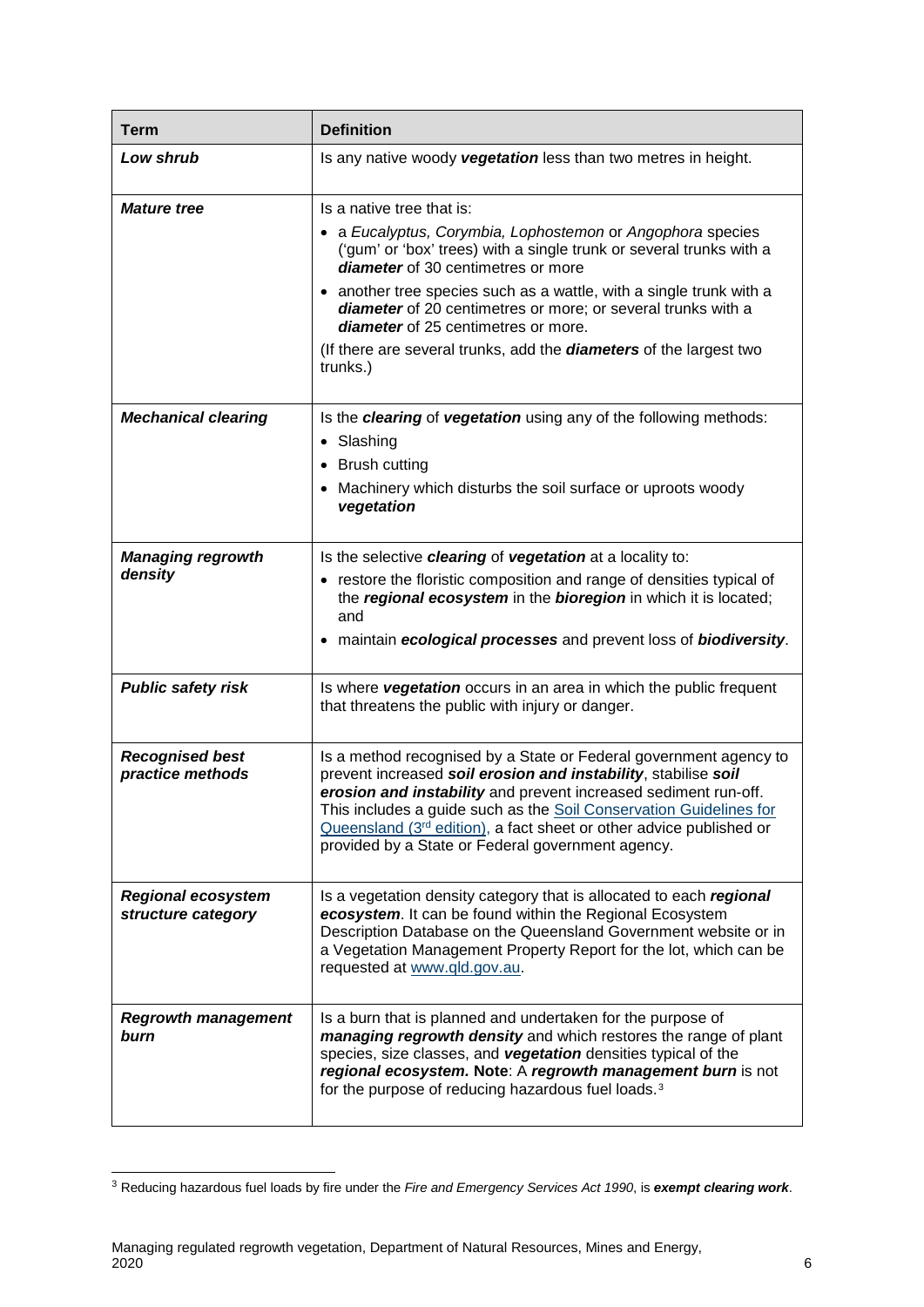| <b>Term</b>                                | <b>Definition</b>                                                                                                                                                                                                                                                                                                                                                                                                                                                                                                                                      |
|--------------------------------------------|--------------------------------------------------------------------------------------------------------------------------------------------------------------------------------------------------------------------------------------------------------------------------------------------------------------------------------------------------------------------------------------------------------------------------------------------------------------------------------------------------------------------------------------------------------|
| <b>Regulated vegetation</b>                | Is a category A area, category B area, category C area or<br>category R area.                                                                                                                                                                                                                                                                                                                                                                                                                                                                          |
| Root-absorbed broad<br>spectrum herbicides | Are broad spectrum herbicides that are primarily absorbed by the<br>roots of plants, rather than the shoots.<br>Note: Examples of root-absorbed broad spectrum herbicides are<br>hexazinone (Velpar) or tebuthiuron (Graslan).                                                                                                                                                                                                                                                                                                                         |
| <b>Salinity expression area</b>            | Is an area containing more than one of the following salinity<br>indicators:<br>• Plant species tolerant of saline conditions, shallow water tables or<br>poor drainage (waterlogging) <sup>4</sup><br>• Wet areas in lower parts of the landscape or bare soil (soil<br>scalding)<br>• Dieback of larger trees in low, wetter parts of the landscape<br>(outside drought conditions or the effects of fire)<br>• Salt accumulations on the surface (often white and powdery,<br>sometimes crystalline)<br>• Areas of shallow groundwater <sup>5</sup> |
| Seasonal high water line                   | Is a zone that represents the usual peak seasonal flow level,<br>identifiable by deposition, debris or characteristic vegetation<br>zonation.                                                                                                                                                                                                                                                                                                                                                                                                          |
| Self-audit                                 | Is an assessment made either by the <i>landholder</i> , a person who<br>cleared under the code on behalf of the <i>landholder</i> , or a third party<br>to evaluate whether the clearing is consistent with this code, using<br>the department's self-audit form for Managing Regulated Regrowth<br>Vegetation, which is available at www.qld.gov.au.                                                                                                                                                                                                  |
| <b>SEQ lot</b>                             | Means a lot that is located partly or entirely within the SEQ Region<br>under the Planning Regulation 2017, section 4 and schedule 1.                                                                                                                                                                                                                                                                                                                                                                                                                  |
| Soil erosion and<br>instability            | Is gully erosion greater than 30 centimetres in depth, landslips, a<br>scarp, soil scalding or stream bank slumping.                                                                                                                                                                                                                                                                                                                                                                                                                                   |
| <b>Target low shrub</b><br>species         | Is a <b>low shrub</b> species which comprises more than 50 per cent of<br>the ground cover in the area covered by a notification made under<br>this code.                                                                                                                                                                                                                                                                                                                                                                                              |

<span id="page-8-0"></span> <sup>4</sup> For example—*Melaleuca* spp*.* (in particular *Melaleuca bracteata* and *Melaleuca quinquenervia*), *Sporobolus* spp*.* (in particular saltwater or marine couch), *Salsola australis* (soft roly-poly), *Sclerolaena* spp*.* (in particular prickly roly-poly), *Cyperus* spp*.* (sedges), *Juncus* spp*.* (rushes), *Atriplex* spp*.* (saltbushes), *Paspalum* spp*.* (water couch), *Enchylaena tomentosa* (ruby saltbush), *Sesuvium portulacastrum* (purslane), *Tecticornia* species (samphires), *Phragmites* spp.

<span id="page-8-1"></span><sup>5</sup> A water table less than five metres from the surface would generally be considered as shallow for this purpose. One mechanism to identify this is from a nearby bore.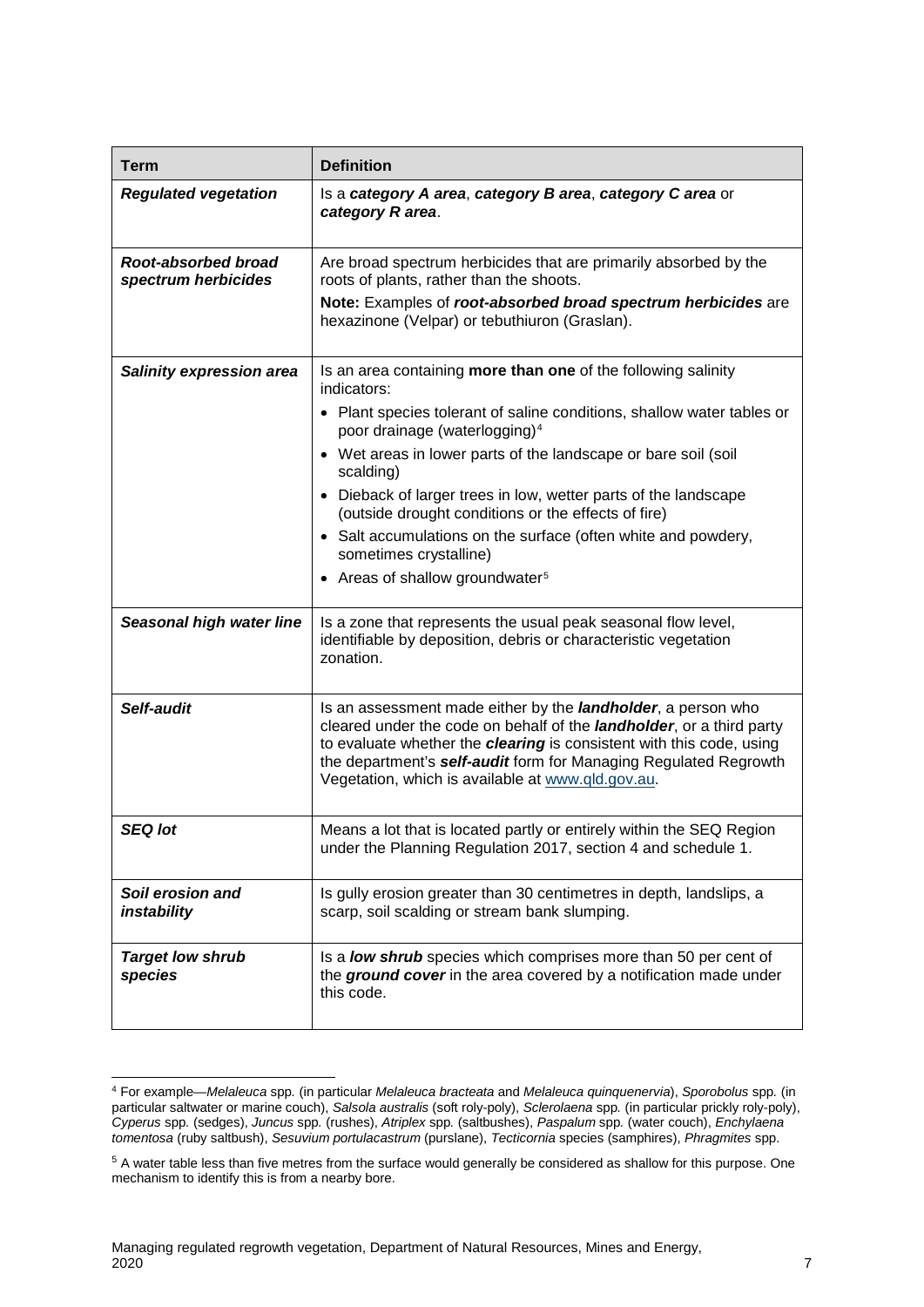| Term                       | <b>Definition</b>                                                                                                                                                                                                                                                                                                                             |
|----------------------------|-----------------------------------------------------------------------------------------------------------------------------------------------------------------------------------------------------------------------------------------------------------------------------------------------------------------------------------------------|
| <b>Threatening process</b> | Is a process that includes but is not limited to:<br>• fragmentation<br>climate change<br>$\bullet$<br>weather events<br>$\bullet$<br><b>weed</b> and pest (animal and plant) infestations<br>fire<br>$\bullet$<br>disease<br>$\bullet$<br>land degradation (e.g. erosion, acid sulfate soil or salinity<br>issues)<br>predation<br>$\bullet$ |
| Weed                       | Is any of the following:<br>• A non-native plant <sup>6</sup><br>• Restricted or prohibited matter declared under the Biosecurity Act<br>2014<br>Cadaghi (Corymbia torelliana) and Umbrella Tree (Schefflera<br>actinophylla) in Southeast Queensland bioregion                                                                               |

<span id="page-9-0"></span><sup>&</sup>lt;sup>6</sup> The Census of the Queensland Flora, which is undertaken annually by the Queensland Herbarium, provides a current list of plants considered non-native to Queensland. Further information can be found on the Queensland Government website a[t www.qld.gov.au](http://www.qld.gov.au/) (search for "flora census").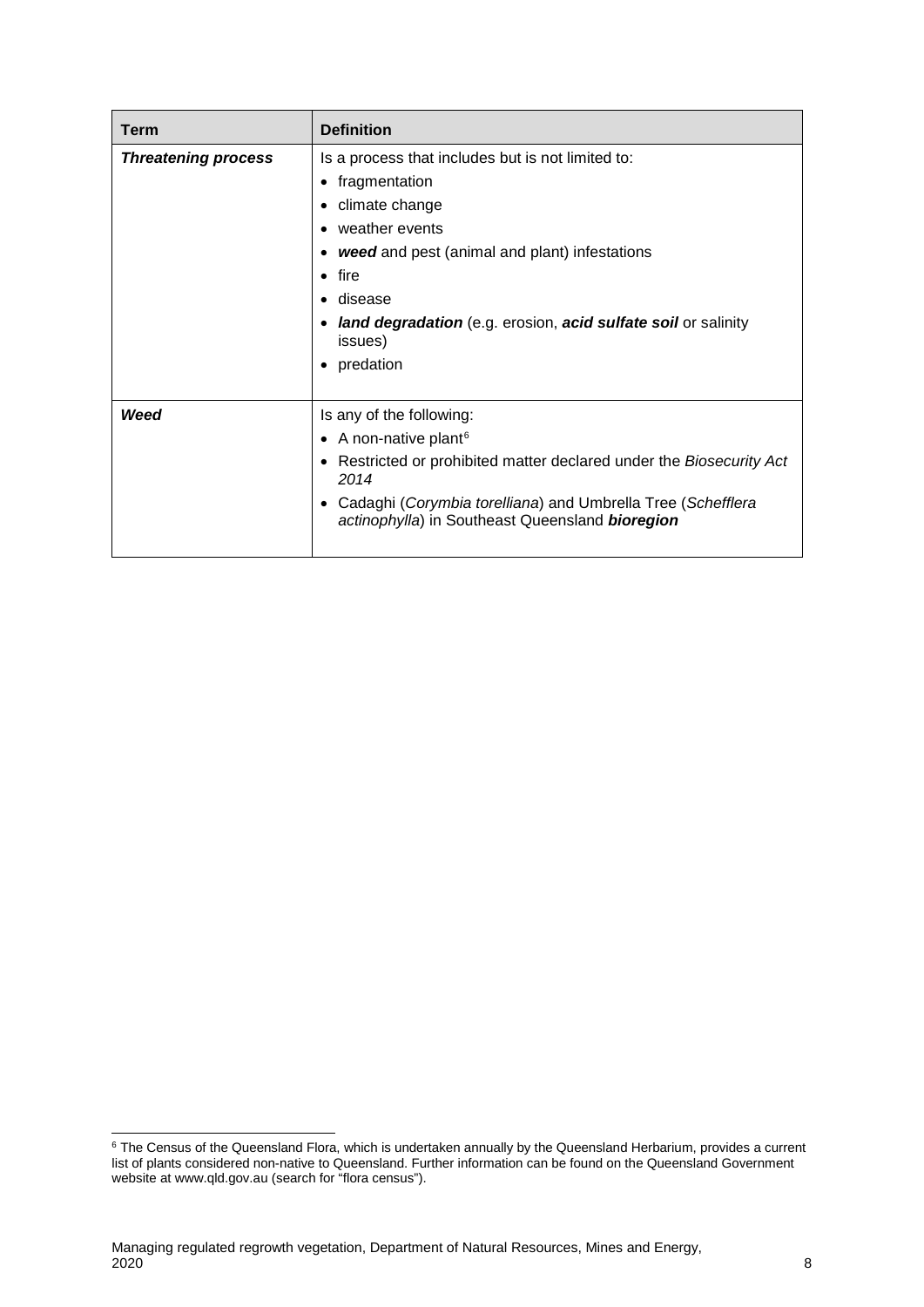## <span id="page-10-0"></span>**1. Introduction**

The *[Vegetation Management Act 1999](https://www.legislation.qld.gov.au/Acts_SLs/Acts_SL_V.htm)* (Vegetation Management Act), in conjunction with the *[Planning Act 2016](https://www.legislation.qld.gov.au/Acts_SLs/Acts_SL_S.htm)* (the Planning Act) and subordinate legislation, regulates the *clearing* of *remnant vegetation* and *regulated regrowth vegetation*. This code, which was made by the Minister on 23 December 2019 (effective 7 February 2020) in accordance with section 19O of the Vegetation Management Act and the [State Policy for Vegetation Management,](https://www.dnrm.qld.gov.au/__data/assets/pdf_file/0003/111765/state-policy-vegetation-management.pdf) is approved as an *accepted*  **development vegetation clearing code** under part 2, section 3 of the Vegetation Management [Regulation 2012.](https://www.legislation.qld.gov.au/Acts_SLs/Acts_SL_V.htm)

*Clearing* in accordance with this code is accepted development under schedule 7, part 3, section 12 of the Planning Regulation 2017.

*Note: Other legislation may also affect your intended vegetation management activities. Before you notify the Department of Natural Resources, Mines and Energy (DNRME) of your intention to clear regulated regrowth vegetation under this code, it is strongly recommended that you contact the relevant agencies listed in [Appendix 1](#page-24-0) to determine whether your proposed activity is allowable under other local, state and federal laws.*

## <span id="page-10-1"></span>**1.1 Purpose**

The purpose of this code is to regulate the *clearing* of *regulated regrowth vegetation* (*category C areas* and *category R areas*) in accordance with requirements designed to meet the objectives outlined in [section 1.3.](#page-11-0) If the activity does not comply with this code or another code, it is classified as either assessable or prohibited development under the Planning Act and may be subject to the relevant offence provisions[7](#page-10-3).

*Note: All sections of this code are mandatory and to ensure you are compliant with this code, you must satisfy the requirements in all sections.*

## <span id="page-10-2"></span>**1.2 Scope**

This code applies to *clearing regulated regrowth vegetation* in *category C areas* and *category R areas* that is on any of the following land:

- *Freehold* land
- *Indigenous* land
- Leasehold land granted under the *Land Act 1994* for agriculture or grazing purposes *clearing* on a lease must be consistent with the purpose of the lease
- Land subject to an occupational licence under the *Land Act 1994*

<span id="page-10-3"></span><sup>7</sup> DNRME uses satellite imagery to monitor compliance with vegetation management legislation.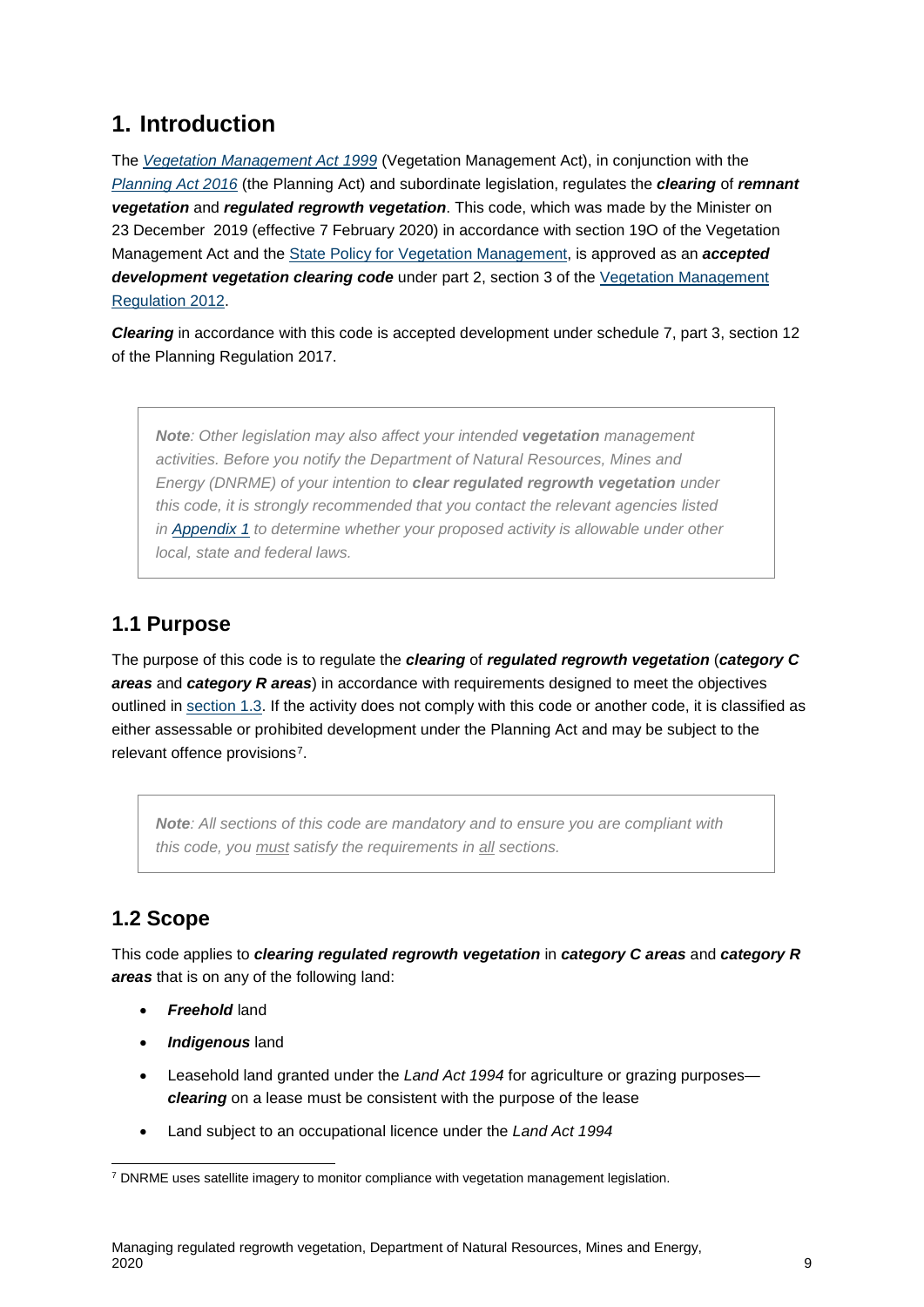This code authorises *clearing* for the following purposes:

- *Managing regrowth density*
- *Coordinated projects*
- *Agriculture*
- To address a *public safety risk*[8](#page-11-2)

This code **does not** apply to any of the following activities:

- *Clearing* inconsistent with a condition of a *development approval* that remains enforceable.
- *Clearing* inconsistent with a condition applied by the Coordinator General for a *coordinated project*.
- *Clearing* of *vegetation* that is *exempt clearing work* under schedule 21 of the Planning Regulation 2017 except where schedule 21 refers to *clearing* under this code.
- *Clearing* of *vegetation* that complies with schedule 7, part 3, section 13 of the Planning Regulation 2017 being operational work for necessary firebreaks or fire management lines.

## <span id="page-11-0"></span>**1.3 Objective**

The objective of this code is that *clearing* in *category C areas* and *category R areas* achieves the following environmental outcomes:

- Avoids and minimises impacts on *regulated regrowth vegetation*
- Enhances the floristic composition and range of densities typical of *regional ecosystems*
- Prevents *land degradation*
- Maintains *ecological processes* and *biodiversity*
- Maintains bank stability, water quality and habitat of *wetland*, *watercourse* and *drainage features*

## <span id="page-11-1"></span>**1.4 Commencement date**

This code became effective on 7 February 2020, replacing the following superseded code:

• *Managing regulated regrowth vegetation, effective 21 June 2019.*

Notifications made under the superseded Managing regulated regrowth vegetation code effective 21 June 2019 continue to be valid and allow you to clear under this code (effective 7 February 2020) for the areas notified. All notifications lodged on or after 7 February 2020 are limited to the notification limitations in section 2.2 of this code.

<span id="page-11-2"></span> <sup>8</sup> *Clearing* that is necessary to remove or reduce the 'imminent risk' that the *vegetation* poses of serious personal injury or damage to infrastructure is *exempt clearing works* under the Planning Regulation 2017. 'Imminent risk' means the risk is likely to happen at any moment. *Clearing* to address a *public safety risk* under this code provides for situations which do not involve an imminent risk.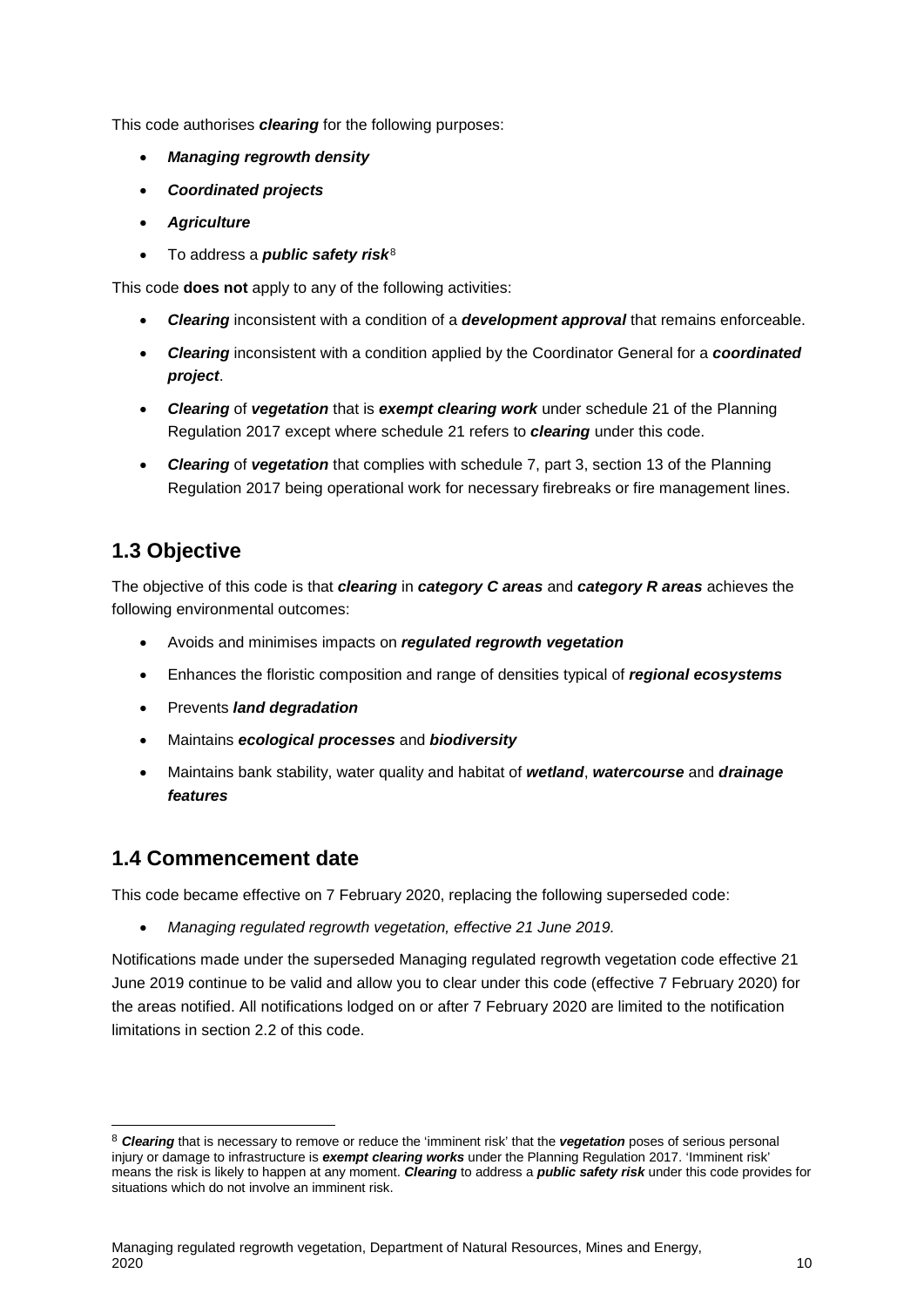*Note: If you notified under the superseded Managing regulated regrowth vegetation code effective 21 June 2019, you do not need to re-notify under this code unless you want to do additional clearing to that already notified, or the notification has expired.*

## <span id="page-12-0"></span>**1.5 Assistance**

Queensland Government staff are available to help *landholders* meet their legal obligations so if after reading this code—you have questions or want to make sure you're doing the right thing, contact us by calling 135 VEG (135 834) or emailing [vegetation@dnrme.qld.gov.au.](mailto:vegetation@dnrme.qld.gov.au)

## <span id="page-12-1"></span>**2. Notification requirements**

Before any *clearing* is undertaken under this code, DNRME **must** be notified of your intended *clearing* activity by either:

- 1. the *landholder*[9](#page-12-3) or
- 2. a third party<sup>10</sup>.

*Note: If you are a third party making a notification over someone else's land, you need landholder's consent to enter, access and undertake clearing on their land.*

## <span id="page-12-2"></span>**2.1 Notification process**

- 1. If your intended *clearing* requires legally securing an *exchange area* in accordance with [section 4.4,](#page-22-0) before notifying, first legally secure the *exchange area*.
- 2. If you are not the *landholder*, acquire the authorisation to notify on the *landholder's* behalf, or consent to enter, access and undertake works on their land where required.
- 3. Complete the online or hard copy notification form, which requires that you provide certain information, including:
	- a. contact details
	- b. the lot on plan on which the activity is proposed
	- c. the tenure of the property (i.e. whether *freehold*, leasehold, or other)
	- d. information that clearly identifies the location of the intended *clearing*

<span id="page-12-3"></span><sup>&</sup>lt;sup>9</sup> This includes a person authorised to notify on the *landholder's* behalf, such as someone who holds a power of attorney.

<span id="page-12-4"></span><sup>&</sup>lt;sup>10</sup> For example, a mining company seeking to clear a utility corridor on private land.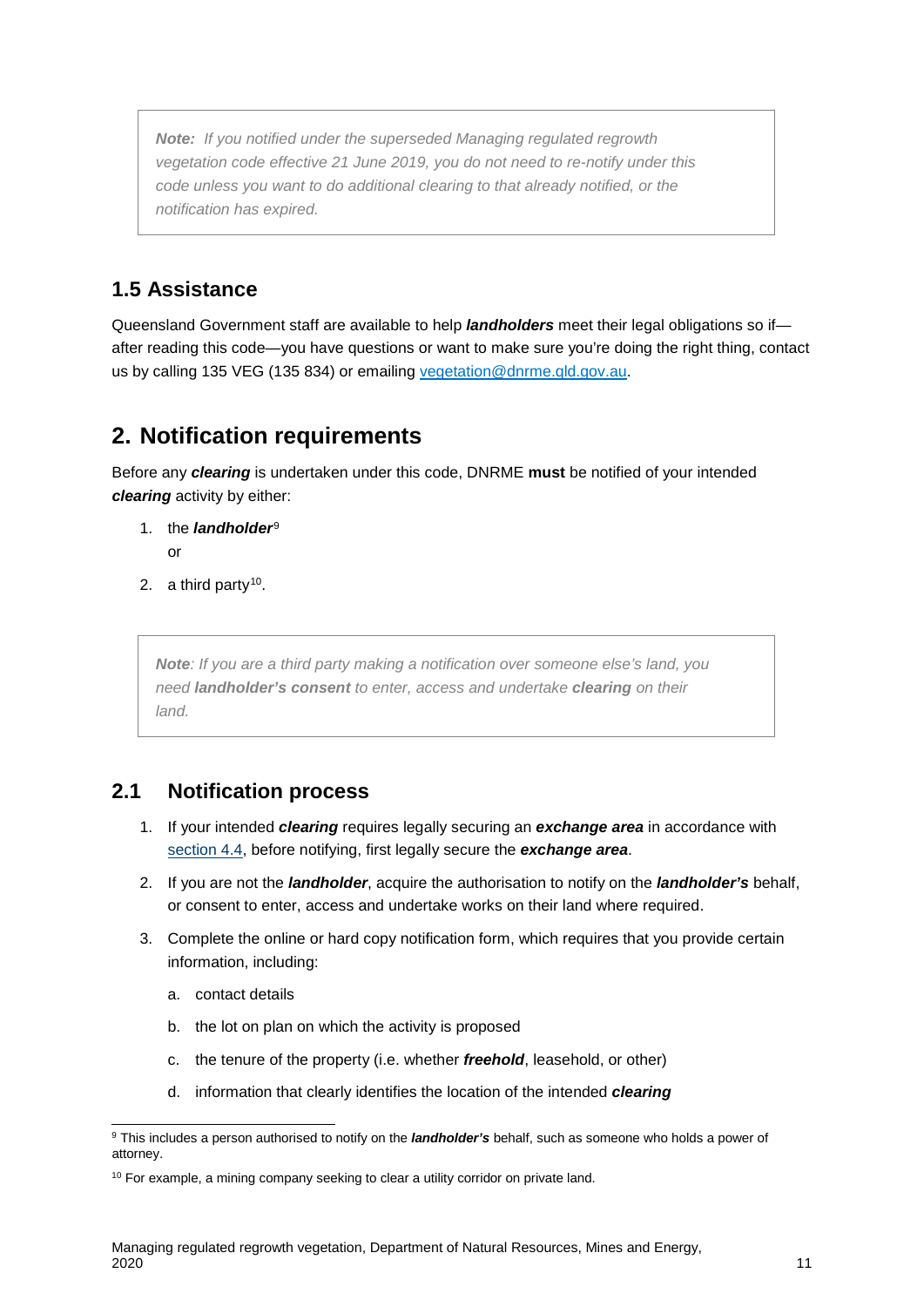- 4. Lodge the completed form with DNRME.
- 5. Receive confirmation of your notification from DNRME before commencing any *clearing* of *regulated regrowth vegetation*.

*Note: If you are notifying online, you should receive an email within 10 minutes that confirms receipt of your notification.* 

## <span id="page-13-0"></span>**2.2 Notification limitations**

All of the following limitations apply to notifications made under this code:

- 1. A notification is limited to a single lot. If your property consists of multiple lots, you may lodge a notification for each lot.
- 2. Each notification is limited to one *clearing* purpose. If you wish to *clear* for multiple purposes on a lot, you may lodge a notification for each purpose.
- 3. A notification remains in effect for two years from the date DNRME issues confirmation of your notification<sup>11</sup>, or until ownership of the property changes, whichever is the sooner.
- 4. Each notification made for *managing regrowth density* is limited to:
	- a. For an *SEQ lot* that has one or more *koala habitat areas* mapped on the lot—for each notification made: 10 hectares per lot; and
	- b. For all other lots (including an *SEQ lot* that has no *koala habitat areas* mapped on the lot) -for each notification made: 100 hectares per lot.

You may make a subsequent notification to *clear* to *manage regrowth density*. However, before lodging the notification, you must undertake a *self-audit* to ensure that the *clearing* already undertaken has satisfied the code requirements. If the results of the *self-audit* indicate that your *clearing* is consistent with the requirements in this code, you may renotify. Otherwise, you should contact DNRME.

5. *Clearing* for *agriculture* under this code is limited to a maximum of 10 hectares in total for both *category C areas* and *category R areas* combined per lot<sup>[12](#page-13-2)</sup>. Once a *landholder* reaches the maximum limit of 10 hectares, no further notifications for *clearing* for *agriculture* can be made under this code.

<span id="page-13-1"></span> <sup>11</sup> Notifications do not transfer on title. If you have recently purchased the property and intend to undertake *clearing* in *regulated regrowth vegetation* for a purpose authorised by this code, you must first notify DNRME.

<span id="page-13-2"></span><sup>12</sup> This includes *clearing* under this code for *agriculture* by a former *landholder*.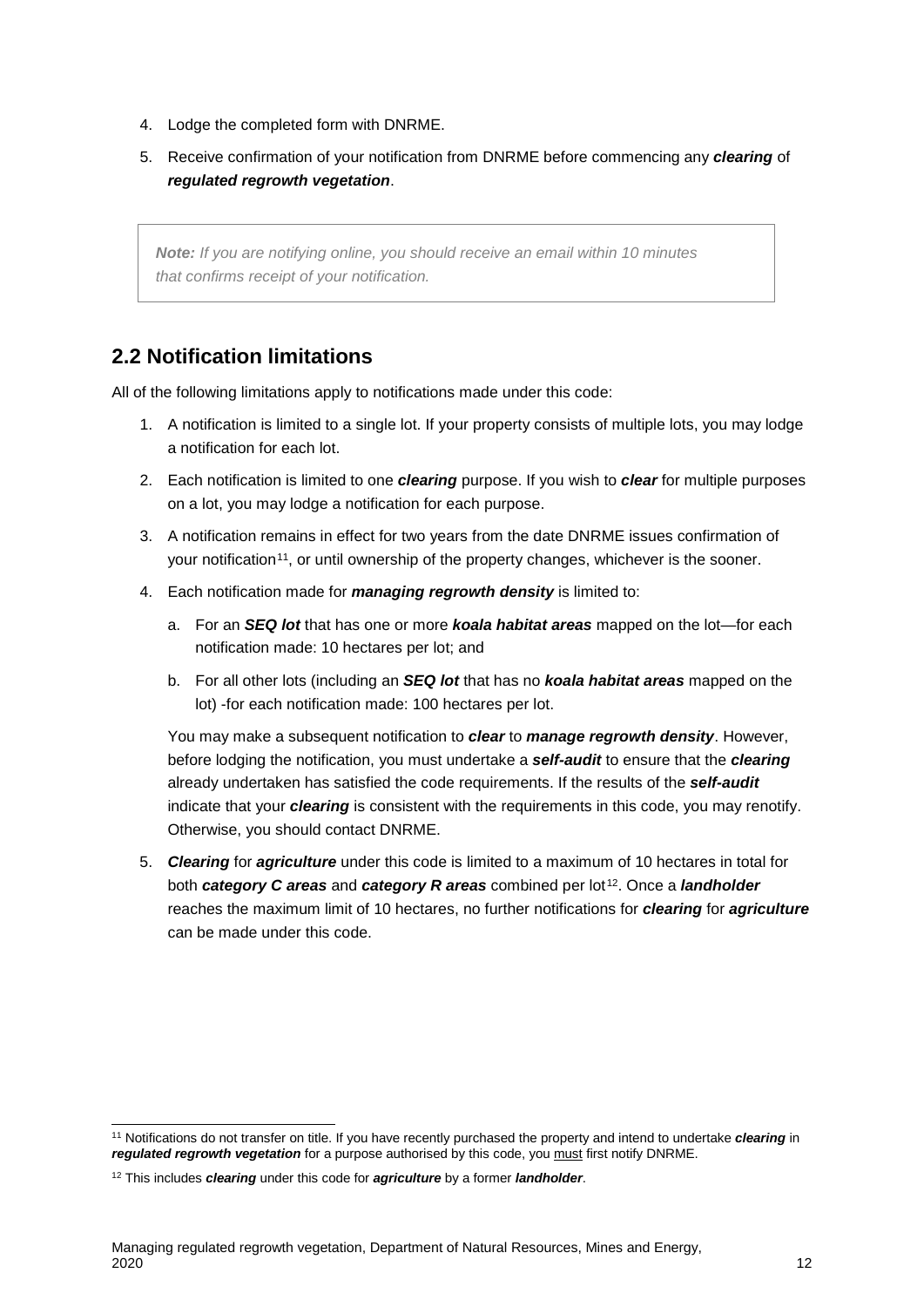*For example: You notified the department of your intention to manage regrowth density across an area of 100 hectares on a lot that has no koala habitat areas on 17 June 2019. You managed the 100 hectares over the months from July to November 2019. You undertook a self-audit, and the results indicate your clearing was consistent with the requirements in this code. In August 2020 you need to undertake additional management of regulated regrowth vegetation on the same lot. Because you have undertaken a self-audit, and the results indicate the area cleared satisfies this code, you can notify DNRME of your intention to manage regrowth density across another area of the same lot.*

## <span id="page-14-2"></span><span id="page-14-0"></span>**3. Compliance requirements**

To comply with this code, you **must** do all of the following:

- 1. Notify DNRME in accordance with the notification requirements [\(section 2](#page-12-1) of this code).
- 2. Conduct your *clearing* in accordance with all of the requirements relevant to the purpose of the *clearing* (section 4 of this code).
- 3. Keep all of the following records and make them available to DNRME upon request:
	- a. If *managing regrowth density*, or *clearing* to address a *public safety risk*, pre-clearing photographs and GPS coordinates of the site that the pre-clearing photographs are taken.
	- b. If *clearing* for *agriculture*, a map that shows that the area is *agricultural land class A or B*.
	- c. An *exchange area* management plan, where relevant.
	- d. Appropriate records detailing the progress and effectiveness of all *exchange area* works, management actions and outcomes in accordance with the management plan.
- 4. Keep all *self-audit* results, where relevant, and make them available to DNRME upon request.

## <span id="page-14-1"></span>**4. Clearing requirements**

*Clearing* **must** comply with all of the following:

- 1. *Clearing* requirements for *coordinated projects*, to address a *public safety risk* or **agriculture** in [section 4.1.](#page-15-0)
- 2. Requirements for *managing regrowth density* in [section 4.2.](#page-18-1)
- 3. Soil and water quality protections in [section 4.3.](#page-21-3)
- 4. *Exchange area[13](#page-14-3)* requirements in section 4.4, if section 4.1 requires you to legally secure an *exchange area***.**

<span id="page-14-3"></span> <sup>13</sup> Before undertaking *clearing* that requires legally securing an *exchange area*, it is recommended that independent legal and financial advice is obtained regarding the impact of any subsequent certification of a *property map of assessable vegetation (PMAV)* or *declared area* (voluntary).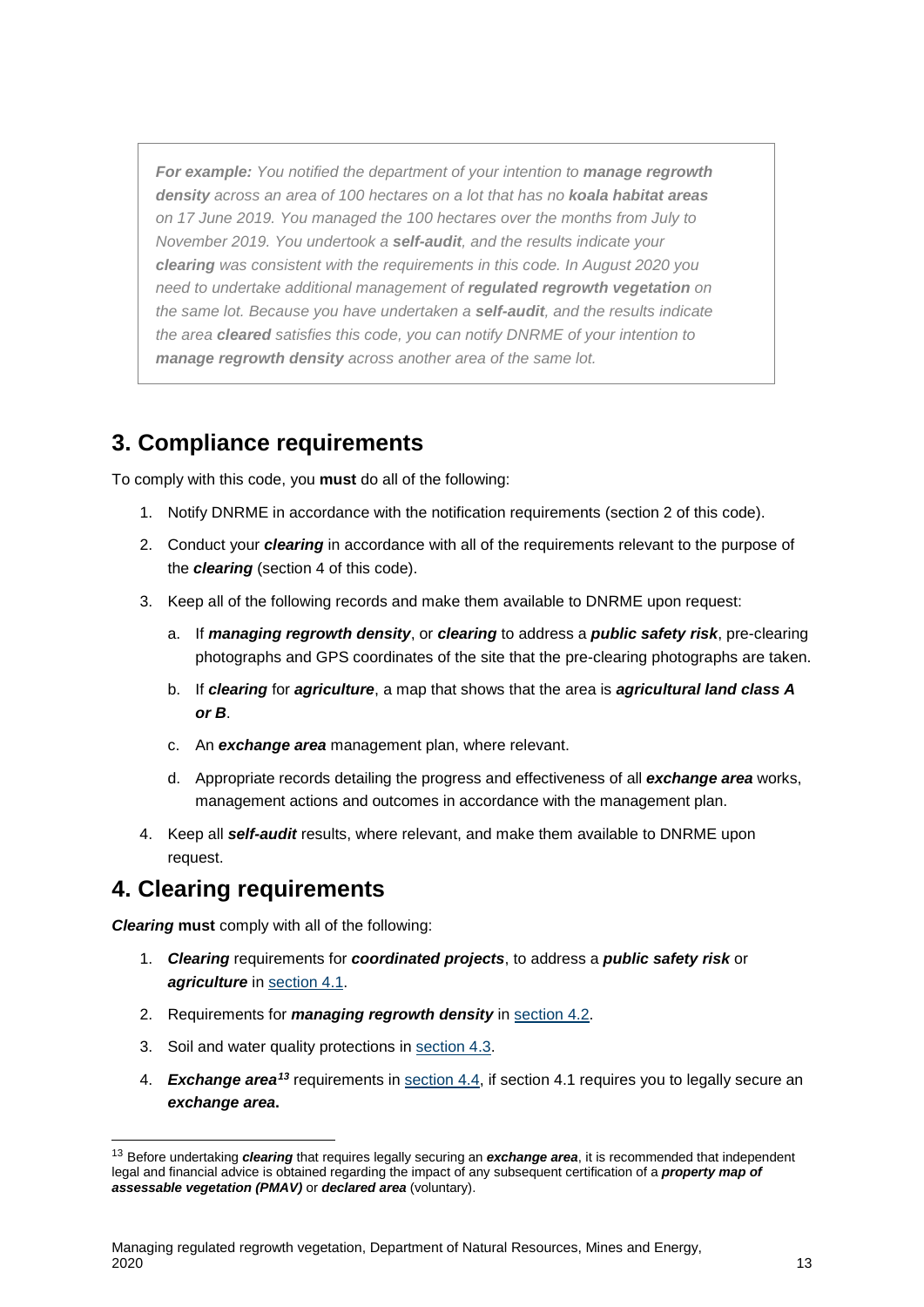## <span id="page-15-0"></span>**4.1 Clearing requirements for coordinated projects, to address a public safety risk or agriculture**

Section 4.1 of this code applies to the *clearing* of *vegetation* for a *coordinated project*, *public safety risk*, or *agriculture*.

### <span id="page-15-1"></span>**4.1.1 Avoid and minimise requirements for coordinated projects**

*Clearing* is only permitted under this code for a *coordinated project* if all of the following are satisfied:

- 1. The *coordinated project* cannot reasonably be located in *category X areas* or existing *cleared* areas<sup>14</sup>.
- 2. As much of the *clearing* is located in *category X areas* or existing *cleared* areas as reasonably possible.
- 3. All possible steps are taken to avoid, or if avoidance is not possible, minimise to the greatest extent possible, *clearing*:
	- a. within riparian protection zones listed in Table 2
	- b. in *essential habitat*
	- c. of *habitat trees*.

### <span id="page-15-2"></span>**4.1.2 Clearing limits for coordinated projects and to address a public safety risk**

*Clearing* for *public safety risk* and *coordinated projects* **must** comply with all of the following *clearing* requirements:

1. Total *clearing* in *essential habitat, endangered regional ecosystems* or *of concern regional ecosystems* **must not** exceed the limits in Table 1, **unless** an *exchange area* that complies with section 4.4 of this code is legally secured.

*Clearing* under this code for a *coordinated project* may be undertaken by multiple notifications. However, where *clearing* is undertaken by way of two or more notifications for the same *coordinated project*, *clearing* for this requirement **must** be calculated by including any other prior *clearing* under this code for the *coordinated project*, and an *exchange area* **must** be legally secured prior to the combined *clearing* exceeding the limits in Table 1.

2. *Clearing* **must not** occur in riparian protection zones specified in Table 2, **unless** an *exchange area* that complies with section 4.4 of this code is legally secured.

<span id="page-15-3"></span> <sup>14</sup> It may not be reasonable to locate the *coordinated project* in *category X areas* or existing *cleared* areas due to the nature of the *coordinated project* or the landscape. In this case, it is reasonable to locate the *coordinated project* within *regulated regrowth vegetation*.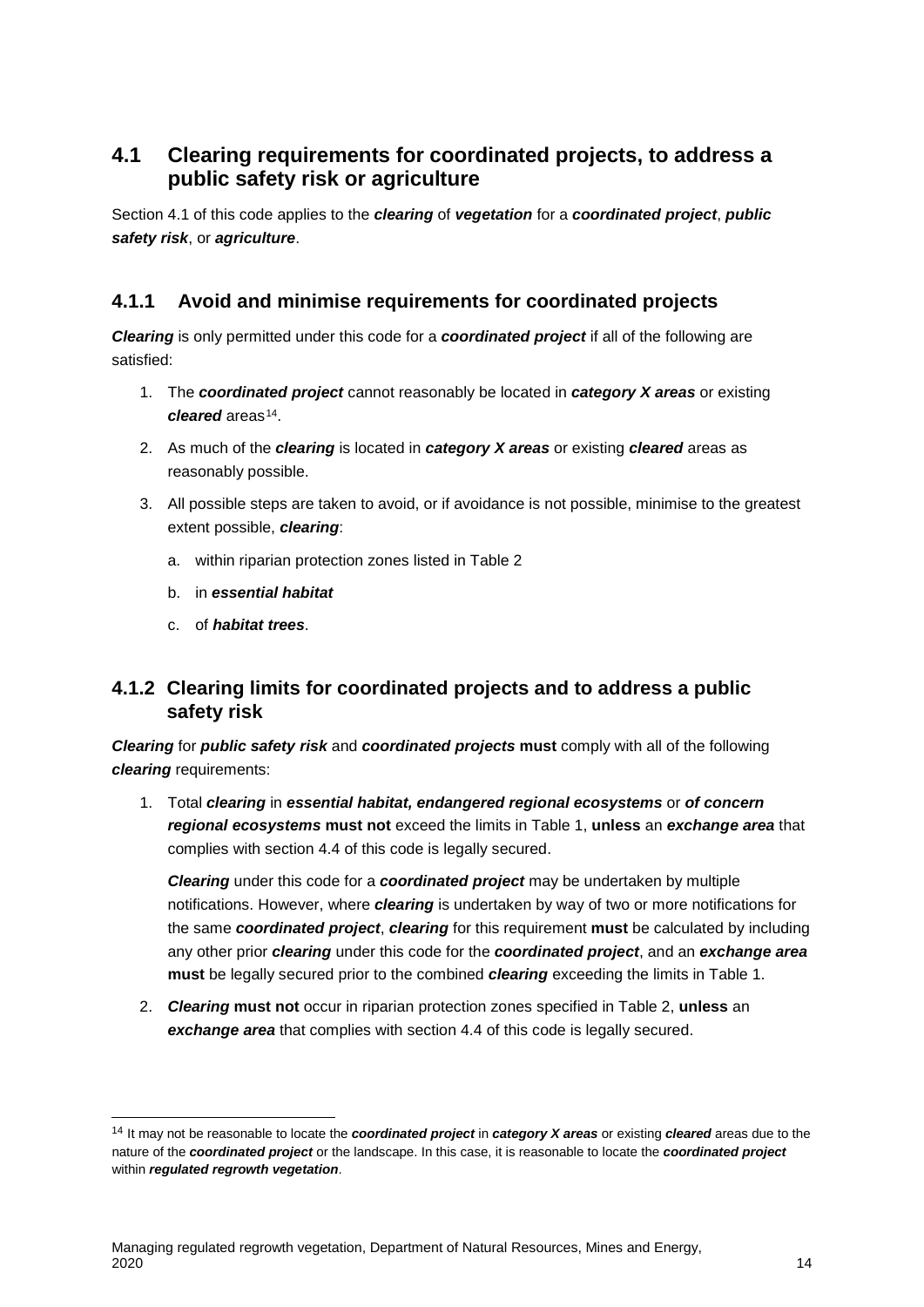- 3. Where a *category C area* or *category R area* provides the only connection between two or more areas which are mapped as any of the following:
	- *a. category B area*
	- *b. category A area*
	- c. a *wetland*

#### d. *essential habitat*

both of the following apply **unless** an *exchange area* that complies with section 4.4 of this code is legally secured:

- i. *Clearing* **must not** occur within an area of *vegetation* that is less than 100 metres in width.
- ii. *Clearing* **must not** reduce the width of *vegetation* to less than 100 metres.

*Table 1: Clearing area limits for coordinated projects and to address a public safety risk*

| <b>Regional ecosystem structure</b><br>category* | Clearing area limits for coordinated projects and<br>public safety risk |
|--------------------------------------------------|-------------------------------------------------------------------------|
| Dense and mid dense                              | 0.5 hectares                                                            |
| Sparse and very sparse                           | 2 hectares                                                              |
| Grassland                                        | 5 hectares                                                              |

**Notes**:

\* The *regional ecosystem structure category* can be found within the *Regional Ecosystem Description Database* on the Queensland Government website or in a Vegetation Management Property Report for the lot, which can be requested a[t www.qld.gov.au.](https://www.qld.gov.au/environment/land/vegetation/map-request)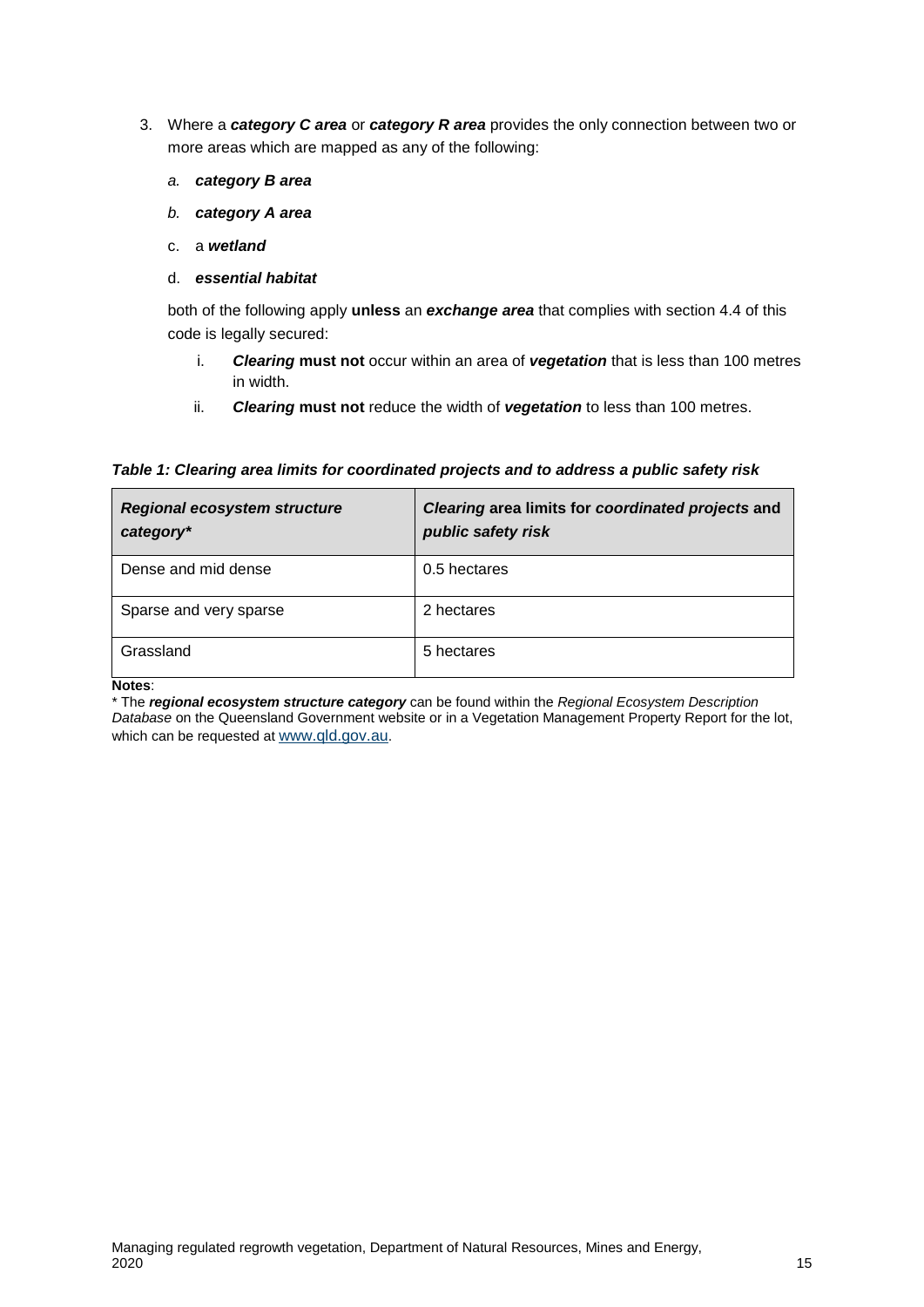#### *Table 2: Riparian protection zones for coordinated projects, agriculture, and to address a public safety risk*

| <b>Water feature</b>                      | <b>Riparian protection zones*</b> |
|-------------------------------------------|-----------------------------------|
| Wetlands                                  | 100 metres                        |
| <b>Watercourses and drainage features</b> |                                   |
| Stream order <sup>†</sup> 1 or 2          | 10 metres                         |
| Stream order 3 or 4                       | 25 metres                         |
| Stream order 5 or more                    | 50 metres                         |

**Notes**:

\* The riparian protection zone includes the area between the *defining banks* of the *watercourse*, *drainage feature* or *wetland*, plus the specified distance measured from the *defining bank* away from the water body. † Stream order is shown on the vegetation management supporting map.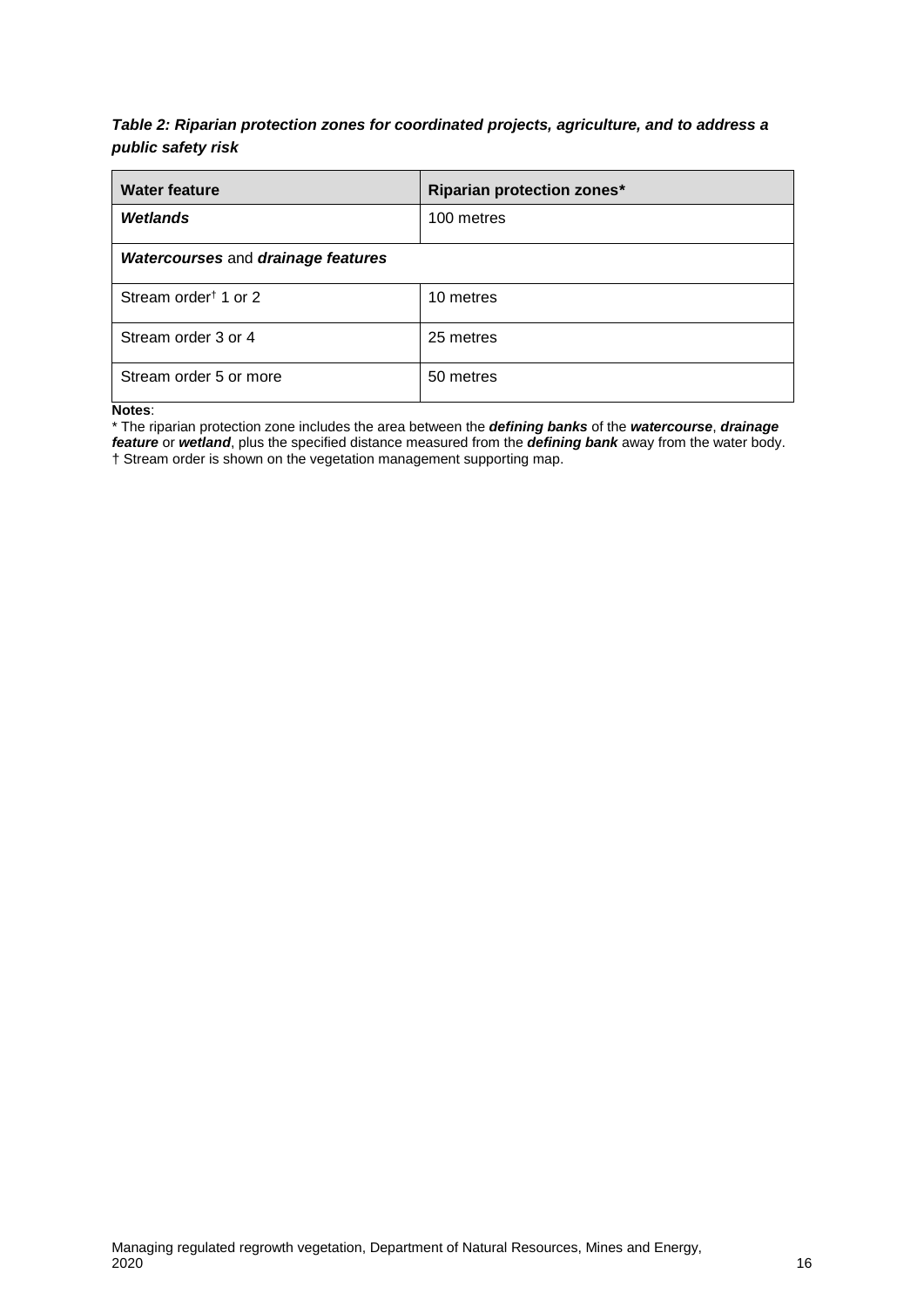### <span id="page-18-0"></span>**4.1.3 Clearing limits for agriculture**

*Clearing* for *agriculture* **must** comply with all of the following *clearing* requirements:

- 1. *Clearing* is only permitted under this code for *agriculture* if the *agriculture* cannot reasonably be located in a *category X area* or an existing *cleared* area.
- 2. *Clearing* is only permitted under this code for *agriculture* on areas that are mapped as *agricultural land class A or B*.
- 3. *Clearing* **must not** occur in any of the following areas:
	- *a. essential habitat*
	- *b. koala habitat area*
	- *c. endangered regional ecosystems*
	- *d. of concern regional ecosystems*
	- e. riparian protection zones specified in Table 2
	- f. slopes greater than 5 per cent where *clearing* is for annual *agriculture*
	- g. slopes greater than 10 per cent where *clearing* is for perennial *agriculture*
	- h. an *island*
- 4. *Clearing* in a *category R area* **must not** exceed one hectare.
- 5. *Clearing* for *agriculture* under this code **must not** exceed a maximum of 10 hectares in total for both *category C areas* and *category R areas* combined per lot<sup>[15](#page-18-2)</sup>
- 6. Where a *category C area* or *category R area* provides the only connection between two or more areas which are mapped as any of the following:
	- *a. category B area*
	- *b. category A area*
	- c. a *wetland*
	- d. *essential habitat*

#### e. *koala habitat area*

both of the following apply:

- i. *Clearing* **must not** occur within an area of *vegetation* that is less than 100 metres in width.
- ii. *Clearing* **must not** reduce the width of *vegetation* to less than 100 metres.
- <span id="page-18-1"></span>7. *Clearing* **must not** result in the creation of an *island*.

<span id="page-18-2"></span> <sup>15</sup> This includes *clearing* under this code for *agriculture* by a former *landholder*.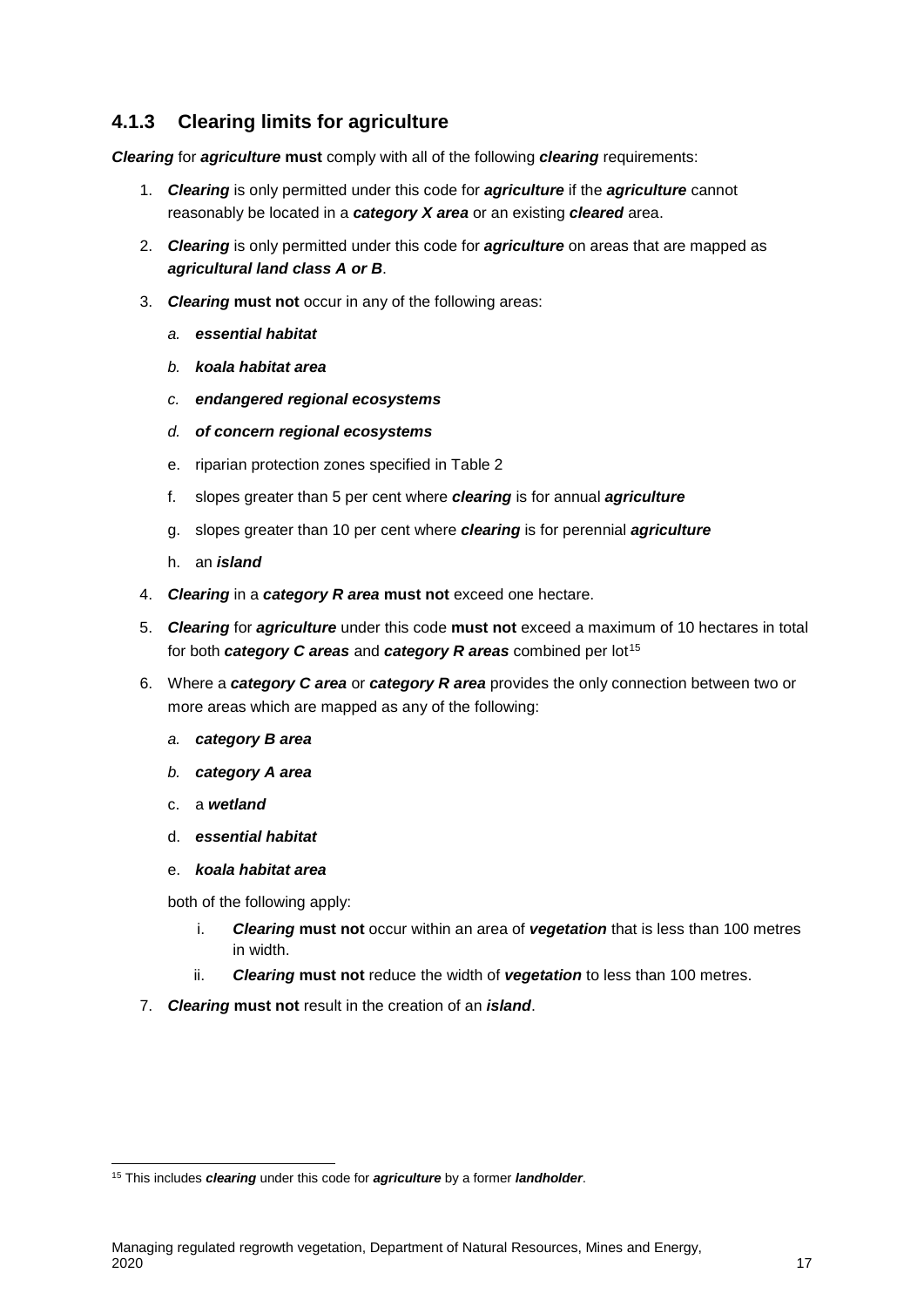## <span id="page-19-0"></span>**4.2 Requirements for managing regrowth density**

Section 4.2 of this code applies to *managing regrowth density*.

*Note: Managing regrowth density is selective clearing only and does not involve complete vegetation removal or removal of an entire vegetation layer*, *such as the clearing of all low shrubs and immature trees.* 

### <span id="page-19-1"></span>**4.2.1 Clearing limits for managing regrowth density**

When *managing regrowth density*, all of the following apply:

- 1. *Clearing* **must not** exceed:
	- a. For an *SEQ lot* that has one or more *koala habitat areas* mapped on the lot: 10 hectares per lot<sup>16</sup>; and
	- b. For all other lots (including an *SEQ lot* that has no *koala habitat areas* mapped on the lot): 100 hectares per lot.
- 2. *Clearing* is only permitted in *regional ecosystems* listed in Appendix 2.
- 3. *Clearing* is only permitted within a *regional ecosystem* that has a minimum density of *immature trees* per hectare that exceeds the limits in Table 3.

*Table 3: Minimum number of immature trees per hectare (before managing regrowth density)* 

| Regional ecosystem structural category | Immature trees per hectare          |
|----------------------------------------|-------------------------------------|
| Very sparse (see Appendix 2, Table A)  | 500 <i>immature trees</i> /hectare  |
| Sparse (see Appendix 2, Table B)       | 750 <i>immature trees</i> /hectare  |
| Mid-dense (see Appendix 2, Table C)    | 1250 <i>immature trees</i> /hectare |

- 4. All of the following **must** be retained:
	- a. A full range of plant sizes and species typical of the *regional ecosystem* in the area, distributed in a pattern that is as natural as possible
	- b. In *regional ecosystem* 11.7.7, all *immature trees* regardless of the species
	- c. All *mature trees* and *habitat trees*
	- d. At least the number of *immature* trees per hectare listed in Table 4, that are species characteristic[17](#page-19-3) of the *regional ecosystem*
	- e. At least 10 per cent of *target low shrub species*

<span id="page-19-2"></span><sup>&</sup>lt;sup>16</sup> This limitation requirement only applies to clearing under a notification made on or after 7 February 2020. For clearing under a notification made between 21 June 2019 and 7 February 2019, limitations in section 4.2.1(1)(b) apply.

<span id="page-19-3"></span><sup>&</sup>lt;sup>17</sup> The Regional Ecosystem Description Database {REDD} a[t www.qld.gov.au](http://www.qld.gov.au/) describes characteristic species for each *regional ecosystem*.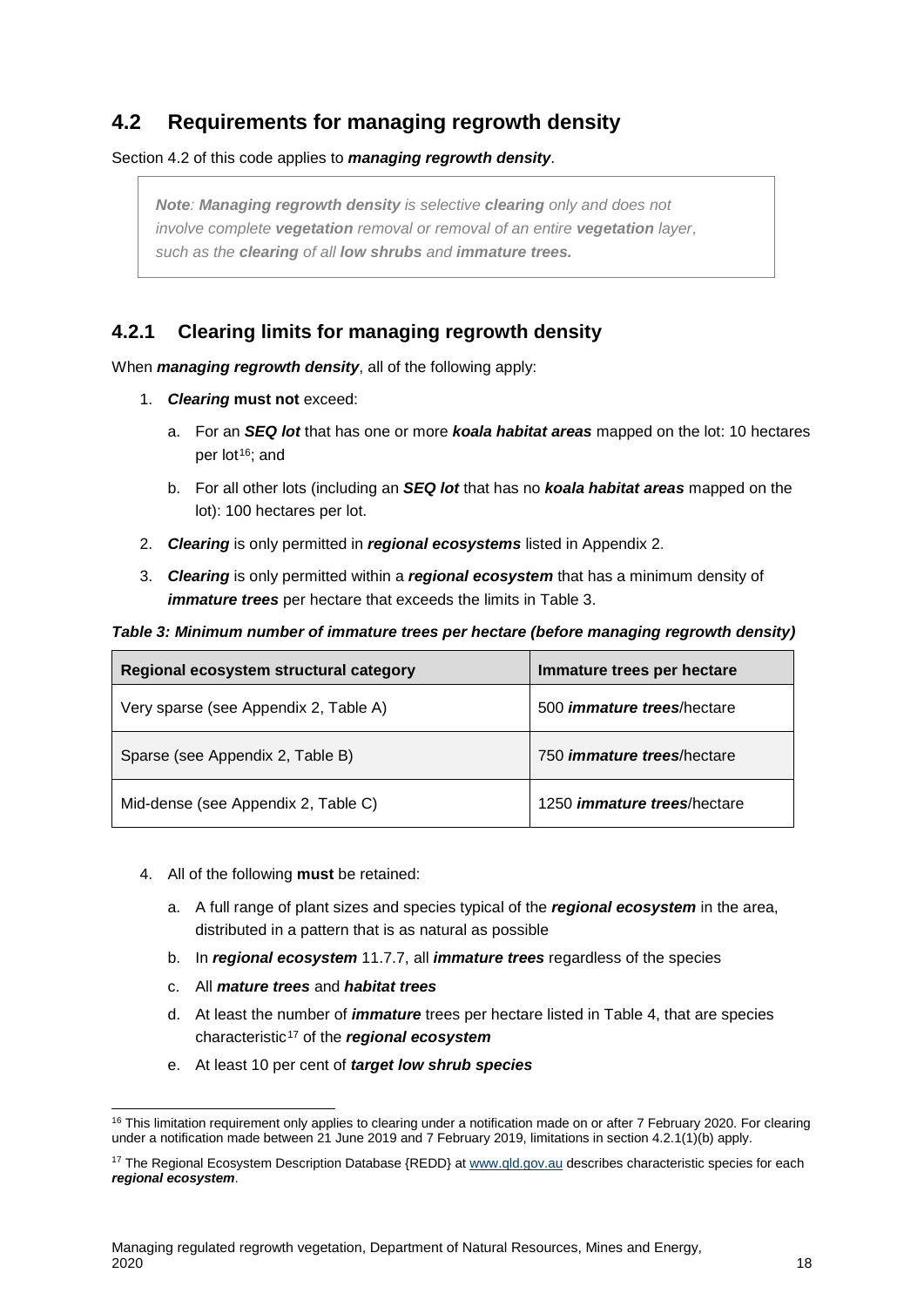| Regional ecosystem structural category | Number of immature trees per hectare |
|----------------------------------------|--------------------------------------|
| Very sparse (see Appendix 2, Table A)  | 200 <i>immature trees</i> /hectare   |
| Sparse (see Appendix 2, Table B)       | 300 <i>immature trees</i> /hectare   |
| Mid-dense (see Appendix 2, Table C)    | 500 <i>immature trees</i> /hectare   |

#### *Table 4: Minimum number of immature trees to be retained per hectare*

### <span id="page-20-0"></span>**4.2.2 Mechanical clearing to manage regrowth density**

When *mechanical clearing*, all of the following applies:

- 1. *Clearing* **must not** be undertaken using a chain or cable linked between two tractors, bulldozers or other traction vehicles.
- 2. *Mechanical clearing* **must not** occur in any of the following areas:
	- a. A *regional ecosystem* where there is a practice limitation stating: 'mechanical methods not permitted' in Appendix 2
	- b. A riparian protection zone listed in Table 5
	- c. Within 50 metres of an area of *soil erosion and instability*
	- d. On slopes greater than 15 per cent
- 3. *Mechanical clearing* **must not** result in any of the following:
	- a. Disturbance of more than 50 per cent of the ground surface in any hectare
	- b. Less than 50 per cent *ground cover* in any hectare
	- c. Debris being stacked or pushed up against *mature trees* and *habitat trees*

#### *Table 5: Riparian protection zones for managing regrowth density*

| <b>Water feature</b>               | Riparian protection zones* |  |
|------------------------------------|----------------------------|--|
| <b>Wetland</b>                     | 20 metres                  |  |
| Watercourses and drainage features |                            |  |
| Stream order <sup>†</sup> 1 or 2   | 10 metres                  |  |
| Stream order 3 or 4                | 15 metres                  |  |
| Stream order 5 or more             | 20 metres                  |  |

**Notes**:

\* The riparian protection zone includes the area between the *defining banks* of the *watercourse*, *drainage feature* or *wetland*, plus the specified distance measured from the *defining bank* away from the water body. † Stream order is shown on the vegetation management supporting map.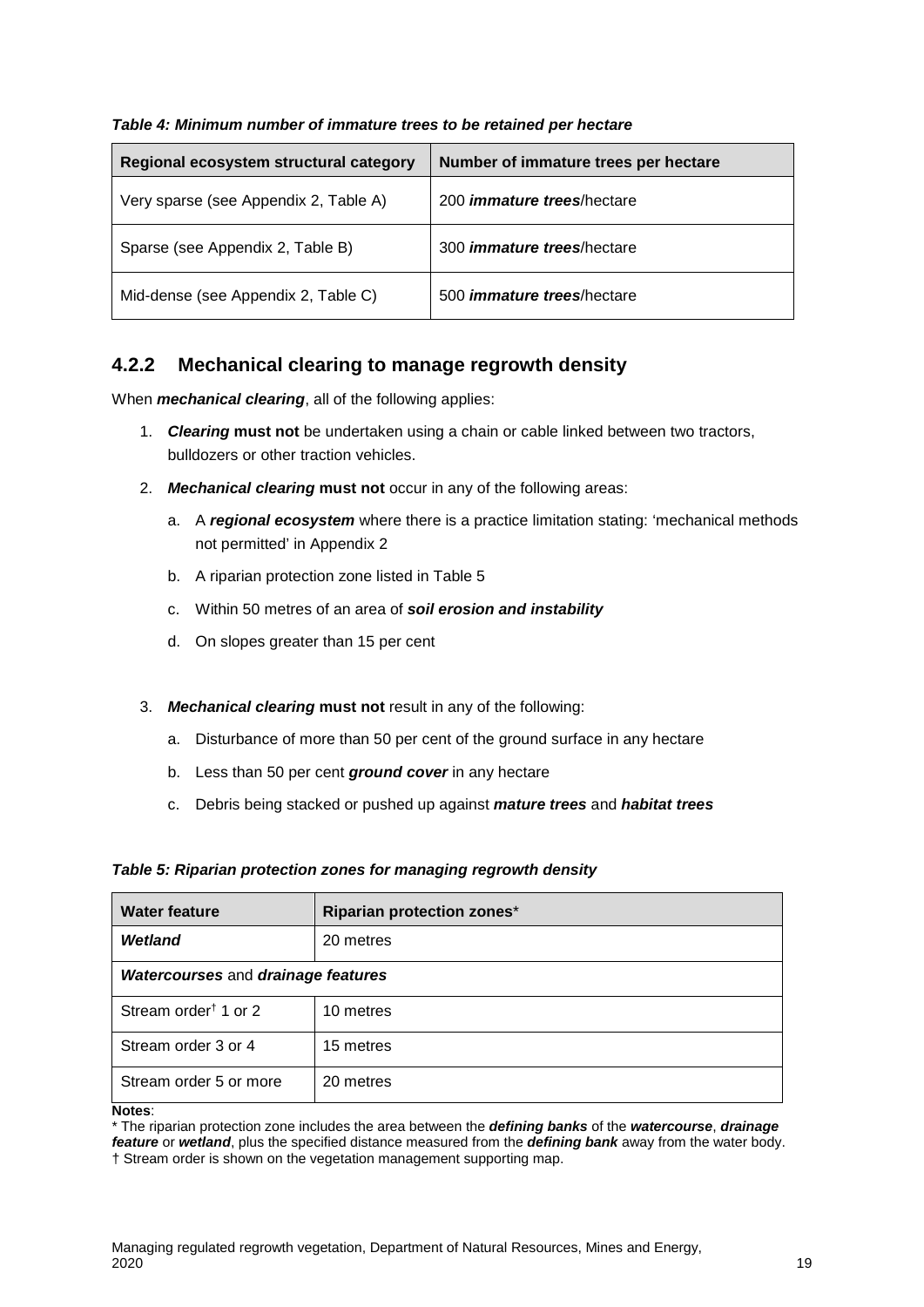### <span id="page-21-0"></span>**4.2.3 Chemical clearing to manage regrowth density**

*Clearing* **must** not be undertaken using either of the following:

- 1. *Aerial application*
- 2. The application of *root-absorbed broad spectrum herbicides*

### <span id="page-21-1"></span>**4.2.4 Burning to manage regrowth density**

For a *regrowth management burn*, all of the following applies:

- 1. Prior to undertaking a *regrowth management burn*, all necessary fire permits **mus**t be obtained<sup>[18](#page-21-4)</sup>.
- 2. A *regrowth management burn* **must** be conducted in such a way (timing, intensity, weather conditions, and lighting pattern) to limit the likelihood of damage to *mature trees* and *habitat trees*.
- 3. A *regrowth management burn* **must** be undertaken in accordance with the fire guideline for the *regional ecosystem*, as outlined in the [Regional Ecosystem Description Database](http://www.qld.gov.au/environment/plants-animals/plants/ecosystems/download/) (REDD) at [www.qld.gov.au.](http://www.qld.gov.au/)

*Note: Burning to reduce hazardous fuel loads in accordance with a permit under the Fire and Emergency Services Act 1990 is exempt clearing work. You do not need to notify or conduct your burn in accordance with this accepted development vegetation clearing code when reducing hazardous fuel loads by fire under the Fire and Emergency Services Act 1990.* 

## <span id="page-21-3"></span><span id="page-21-2"></span>**4.3 Soil and water quality protections**

When *clearing* for *coordinated projects*, *agriculture*, to address a *public safety risk* or *managing regrowth density*, all of the following apply:

- 1. *Recognised best practice methods* **must** be employed to:
	- a. prevent increased *soil erosion and instability* resulting from the *clearing*
	- b. stabilise *soil erosion and instability* which has resulted from the *clearing*
	- c. prevent increased sediment run-off entering a *wetland*, *watercourse* or *drainage feature* as a result of the *clearing*.
- 2. *Clearing* is **not** permitted within 100 metres of a *salinity expression area***, unless**:
	- a. it is required for a *coordinated project* or to address a *public safety risk*; and
	- b. an *exchange area* that complies with section 4.4 of this code is legally secured.

<span id="page-21-4"></span><sup>&</sup>lt;sup>18</sup> Fire permits can be obtained by contacting your local fire warden[, Rural Fire Service Queensland.](https://www.ruralfire.qld.gov.au/Pages/Home.aspx)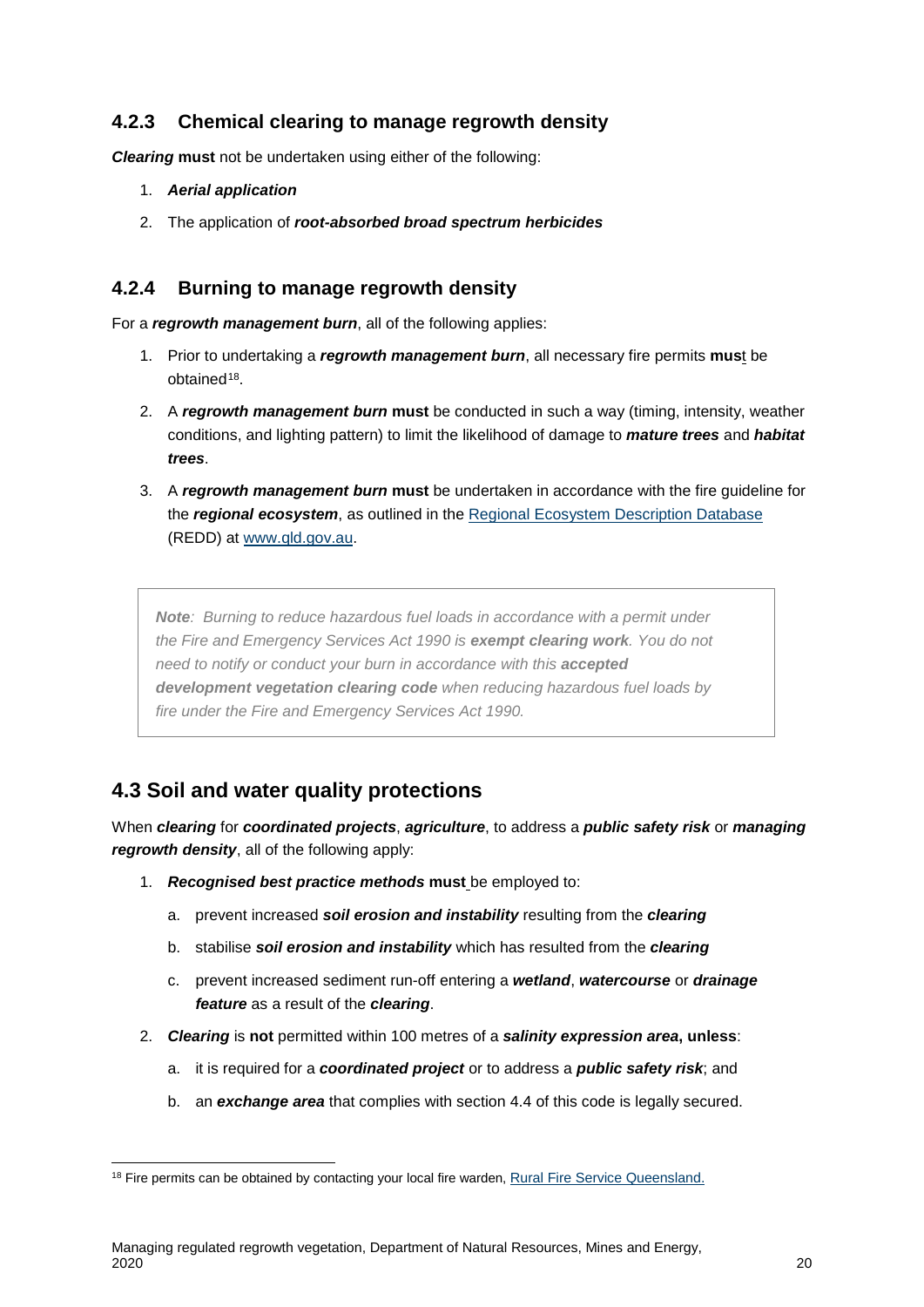- 3. In *land zone* 1, 2 or 3 where the elevation is less than five metres above sea level, top soil **must not** be mechanically disturbed to a depth greater than 30 centimetres, **unless** *acid sulfate soils* are managed consistent with both of the following:
	- a. State Planning Policy, Department of Infrastructure, Local Government and Planning, 2017
	- b. Soil Management Guidelines in the Queensland Acid Sulfate Soil Technical Manual, Department of Science Information Technology Innovation and the Arts 2014.

### <span id="page-22-0"></span>**4.4 Exchange areas**

An *exchange area* **must** be legally secured where required for *clearing* for *coordinated projects* or to address a *public safety risk*.

**Exchange areas must** comply with all of the following:

- 1. The *exchange area* **must** be located in a *category X area*, *category C area*, *category R area*, or *category B area*.
- 2. The *exchange area* **must** contain a predominant native woody vegetative layer which is at least two meters in height.
- 3. The *exchange area* **must** be consistent with one of the three options listed in Table D (Appendix 3).
- 4. The *exchange area* **must** be legally secured using the relevant mechanism outlined in Table D (Appendix 3), before commencement of *clearing* the *impact area*.
- 5. The *exchange area* **must** be located within the same *bioregion* as the *impact area*, or where it is not reasonably possible, located in an adjacent *bioregion*.
- 6. The *exchange area* **must** be located and configured in a way that ensures it remains in the landscape despite *threatening processes*.
- 7. The *exchange area* **must** be shown as a *category A area* on the *regulated vegetation management map* until the area becomes *remnant vegetation* and is mapped as a *category B area* on the *regulated vegetation management map*.
- 8. The *exchange area* **must** be managed in accordance with a management plan.
- 9. The management plan[19](#page-22-1) for the *exchange area* **must** include all of the following:
	- a. Property owner's details
	- b. Description of the area/s the subject of the *exchange area*, including a map showing the location and extent

<span id="page-22-1"></span><sup>&</sup>lt;sup>19</sup> The level of detail required in a management plan will depend on the nature and scale of the activity being undertaken.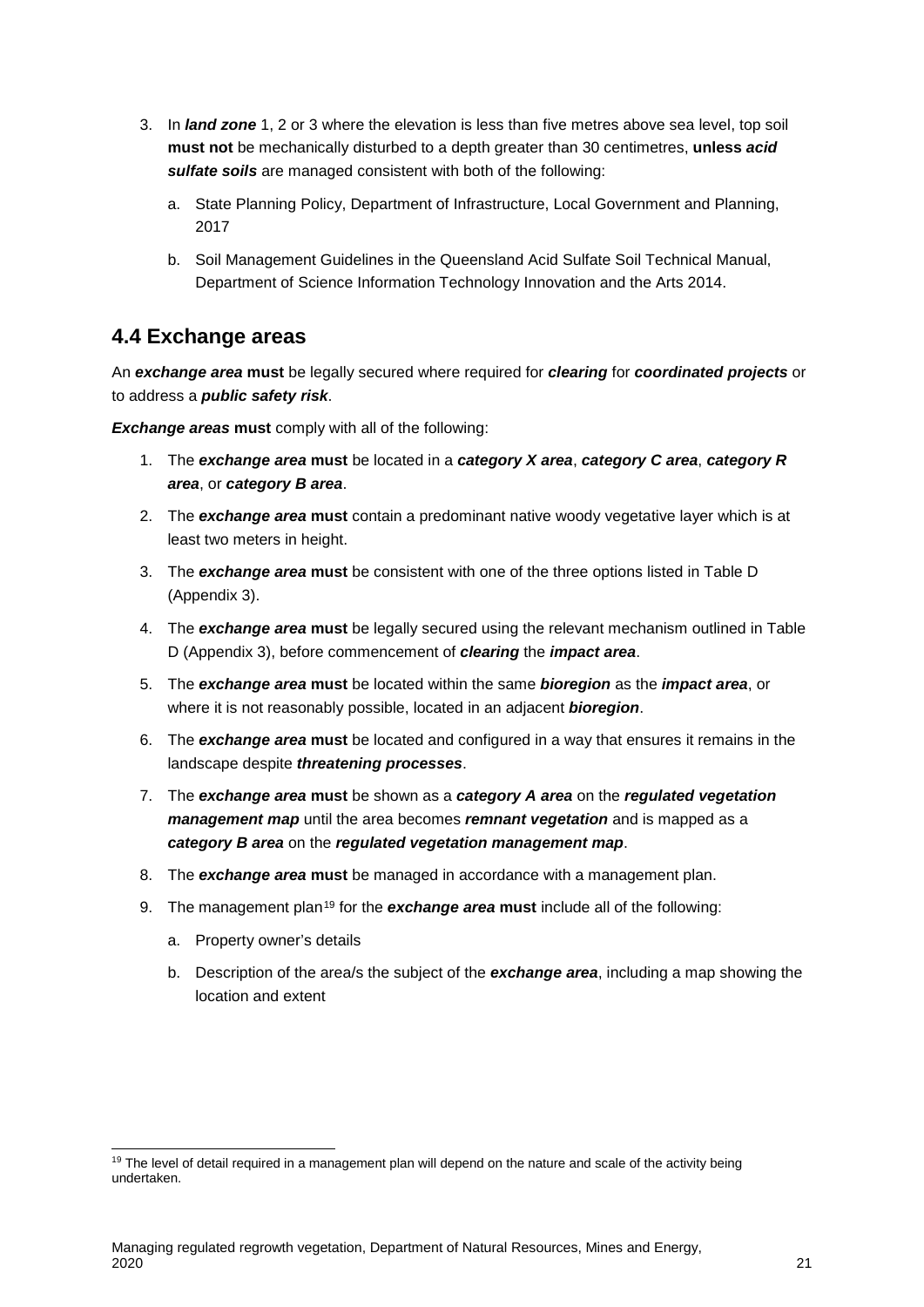- c. The management objective, which **must** be either of the following:
	- i. If the *exchange area* is located in a *category X area*, *category C area* or *category R area***—**to return the *exchange area* to *remnant vegetation* (a *category B area* on the *regulated vegetation management map*) as soon as possible and within 20 years
	- ii. If the *exchange area* is located in a *category B area***—**to achieve the nominated substantial conservation outcome or address the nominated significant *land degradation* issue as soon as possible
- d. Description of the works / management actions that will be undertaken to achieve the management objective, including the methods, timing, frequency, intended benefits etc.
- e. The conservation outcomes that will be achieved by the works / management actions
- f. Description of the management actions that will be undertaken to ensure that the effects of the works do not result in *land degradation*
- g. Details of who is responsible for all works and management actions, and the estimated length of time the area/s will be managed
- h. Monitoring and auditing processes including adaptive management approaches to rectify negative results from the monitoring and auditing processes
- i. Record keeping process for retaining appropriate records for monitoring and auditing processes.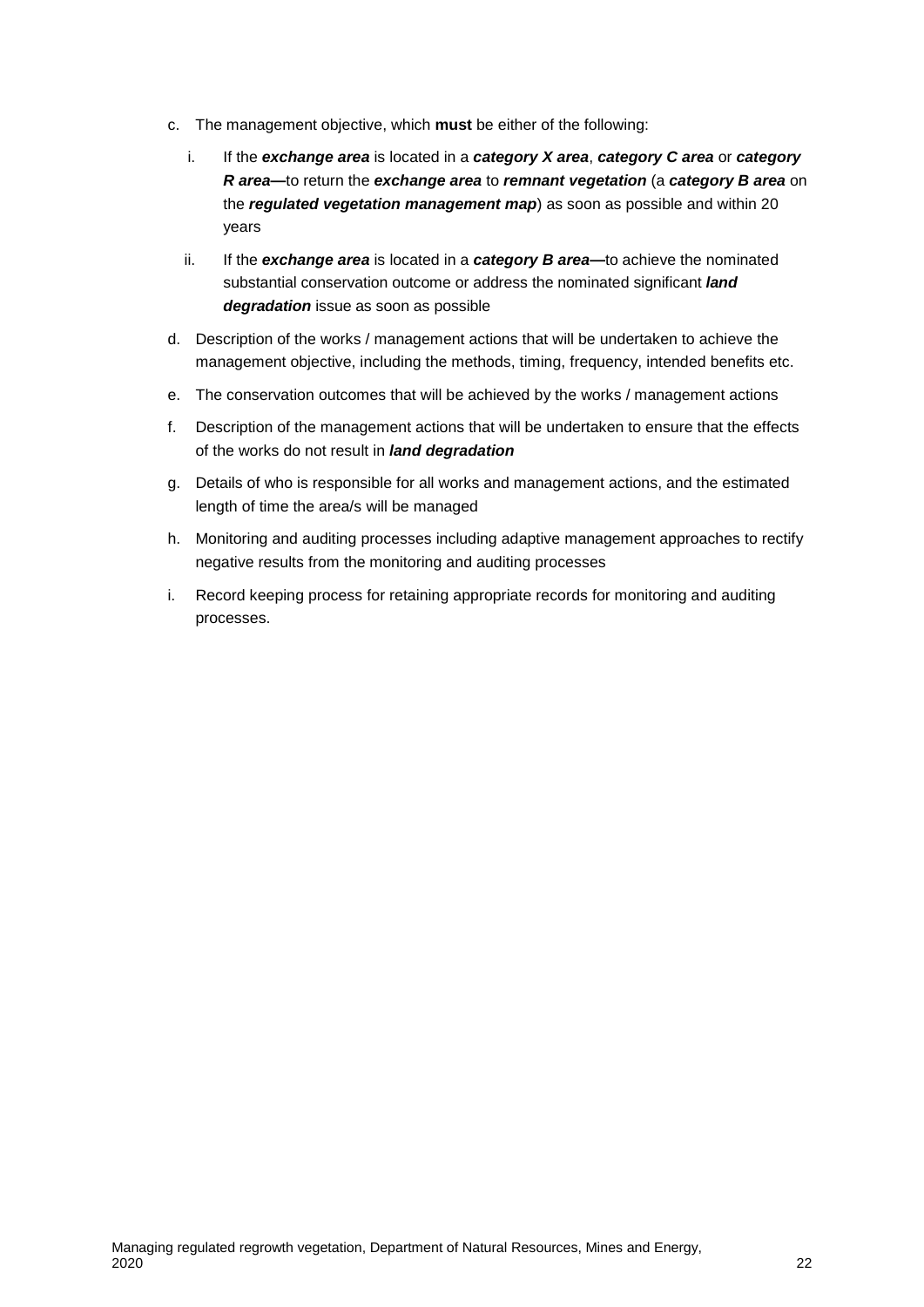## <span id="page-24-0"></span>**Appendix 1—Other relevant legislation**

| <b>Activity</b>                                                                                                                         | Legislation                                                                                             | <b>Agency</b>                                                                                                   | <b>Contact details</b>                          |
|-----------------------------------------------------------------------------------------------------------------------------------------|---------------------------------------------------------------------------------------------------------|-----------------------------------------------------------------------------------------------------------------|-------------------------------------------------|
| Interference with overland flow<br>Earthworks, significant<br>disturbance                                                               | Water Act 2000<br>Soil Conservation Act 1986                                                            | Department of Natural<br>Resources, Mines and<br>Energy<br>(Queensland Government)                              | Ph: 13 QGOV (13 74 68)<br>www.dnrme.qld.gov.au  |
| Indigenous cultural heritage                                                                                                            | Aboriginal Cultural Heritage<br>Act 2003<br><b>Torres Strait Islander Cultural</b><br>Heritage Act 2003 | Department of Aboriginal<br>and Torres Strait Islander<br>Partnerships (Queensland<br>Government)               | Ph. 13 QGOV (13 74 68)<br>www.datsip.qld.gov.au |
| Mining and environmentally<br>relevant activities<br>Infrastructure development<br>(coastal)                                            | <b>Environmental Protection Act</b><br>1994<br>Coastal Protection and<br>Management Act 1995            | Department of Environment<br>and Science<br>(Queensland Government)                                             | Ph: 13 QGOV (13 74 68)<br>www.des.qld.gov.au    |
| Heritage issues<br>Protected plants and protected<br>area <sup>20</sup>                                                                 | Queensland Heritage Act<br>1992<br><b>Nature Conservation Act</b><br>1992                               |                                                                                                                 |                                                 |
| Interference with fish passage<br>in a watercourse, mangroves<br>Forest activities <sup>21</sup>                                        | Fisheries Act 1994<br>Forestry Act 1959                                                                 | Department of Agriculture<br>and Fisheries (Queensland<br>Government)                                           | Ph: 13 25 23<br>www.daf.gld.gov.au              |
| <b>Matters of National</b><br><b>Environmental Significance</b><br>including listed Threatened<br>Species and Ecological<br>Communities | <b>Environment Protection and</b><br><b>Biodiversity Conservation Act</b><br>1999                       | Department of the<br>Environment, (Australian<br>Government)                                                    | Ph: 1800 803 772<br>www.environment.gov.au      |
| Development and planning<br>processes                                                                                                   | Planning Act 2016<br>State Development and<br><b>Public Works Organisation</b><br>Act 1971              | Department of State<br>Development,<br>Manufacturing,<br>Infrastructure and Planning<br>(Queensland Government) | Ph: 13 QGOV (13 74 68)<br>www.dsdmip.gld.gov.au |
| Road corridor permits                                                                                                                   | Transport Infrastructure Act<br>1994                                                                    | Department of Transport<br>and Main Roads<br>(Queensland Government)                                            | Ph: 13 QGOV (13 74 68)<br>www.tmr.qld.gov.au    |
| Local government<br>requirements                                                                                                        | <b>Local Government Act 2009</b><br>Planning Act 2016                                                   | Your relevant local<br>government office                                                                        |                                                 |

<span id="page-24-1"></span><sup>&</sup>lt;sup>20</sup> In Queensland, all plants that are native to Australia are protected plants under the *Nature Conservation Act 1992*, which endeavours to ensure that protected plants (whether whole plants or protected plants parts) are not illegally removed from the wild, or illegally traded. Prior to clearing, you should check the flora survey trigger map to determine if the *clearing* is within a high-risk area by visiting [www.des.qld.gov.au.](http://www.des.qld.gov.au/) For further information or assistance on the protected plants flora survey trigger map for your property, please contact the Department of Environment and Science on 13QGOV (13 74 68) or email [palm@des.qld.gov.au.](mailto:palm@des.qld.gov.au)

<span id="page-24-2"></span><sup>21</sup> Contact the Department of Agriculture and Fisheries before *clearing* :

- Any sandalwood on state-owned land (including leasehold land)
- On *freehold* land in a "forest consent area"
- More than five hectares on state-owned land (including leasehold land) containing commercial timber species listed in parts 2 or 3 of Schedule 6 of the Vegetation Management Regulation 2012 and located within any of the following local government management area – Banana, Bundaberg Regional, Fraser Coast Regional, Gladstone Regional, Isaac Regional North Burnett Regional, Somerset Regional, South Burnett Regional, Southern Downs Regional, Tablelands Regional, Toowoomba Regional, Western Downs Regional.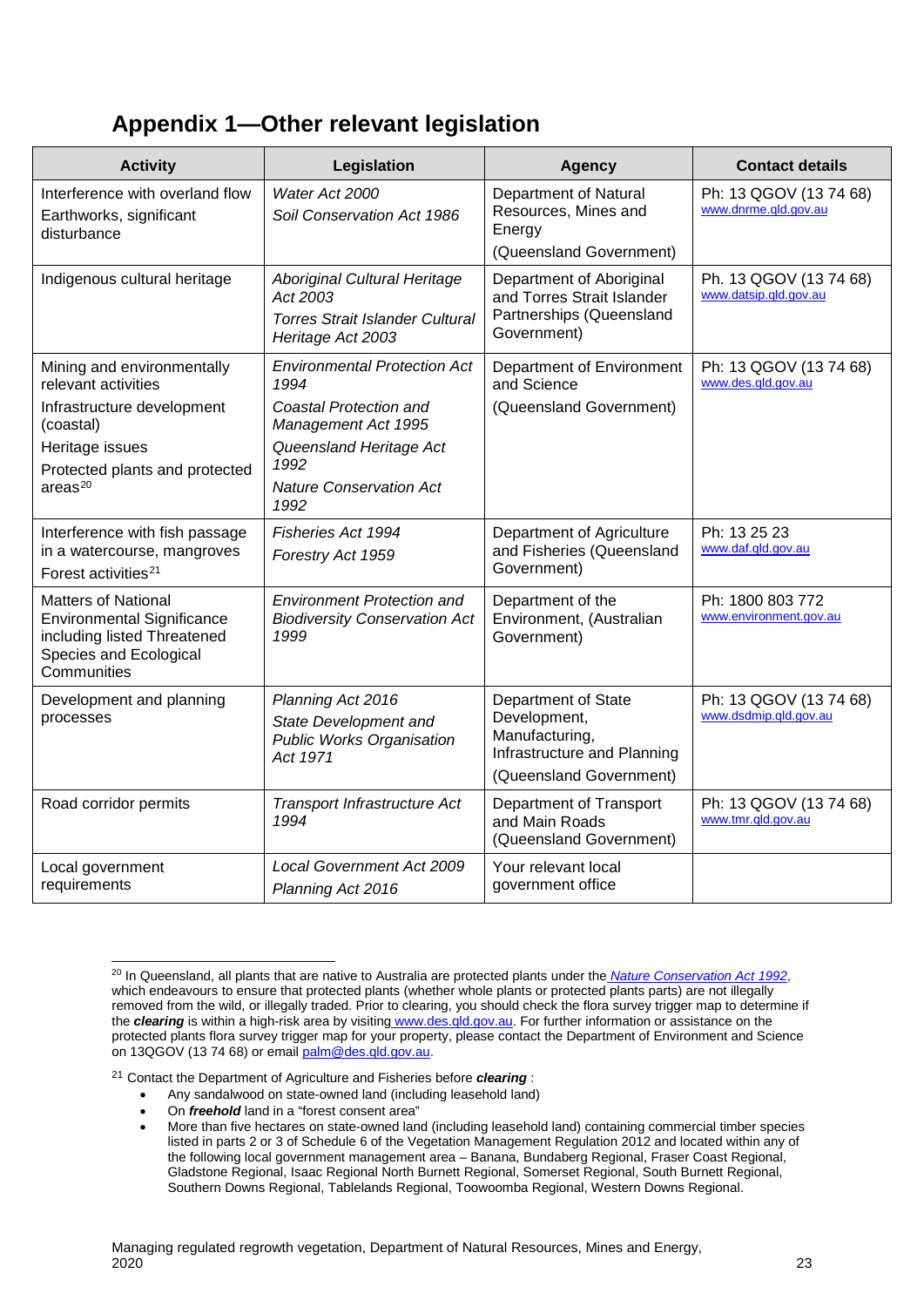## <span id="page-25-0"></span>**Appendix 2—Prescribed regional ecosystems in which managing regrowth density may occur**

The listed *regional ecosystems* have been prescribed for *managing regrowth density* under this code. In each table, *regional ecosystems* are grouped by *bioregion*.

#### **Notes:**

- 1. The applicable restrictions on *managing regrowth density* are provided in the column entitled 'Limitations'.
- 2. The limitation 'restricted to managing *low shrubs* only' denotes *regional ecosystems* in which *immature trees* cannot be *cleared*.
- 3. The limitation 'mechanical methods not permitted' denotes *regional ecosystems* in which *mechanical clearing* **must not** occur.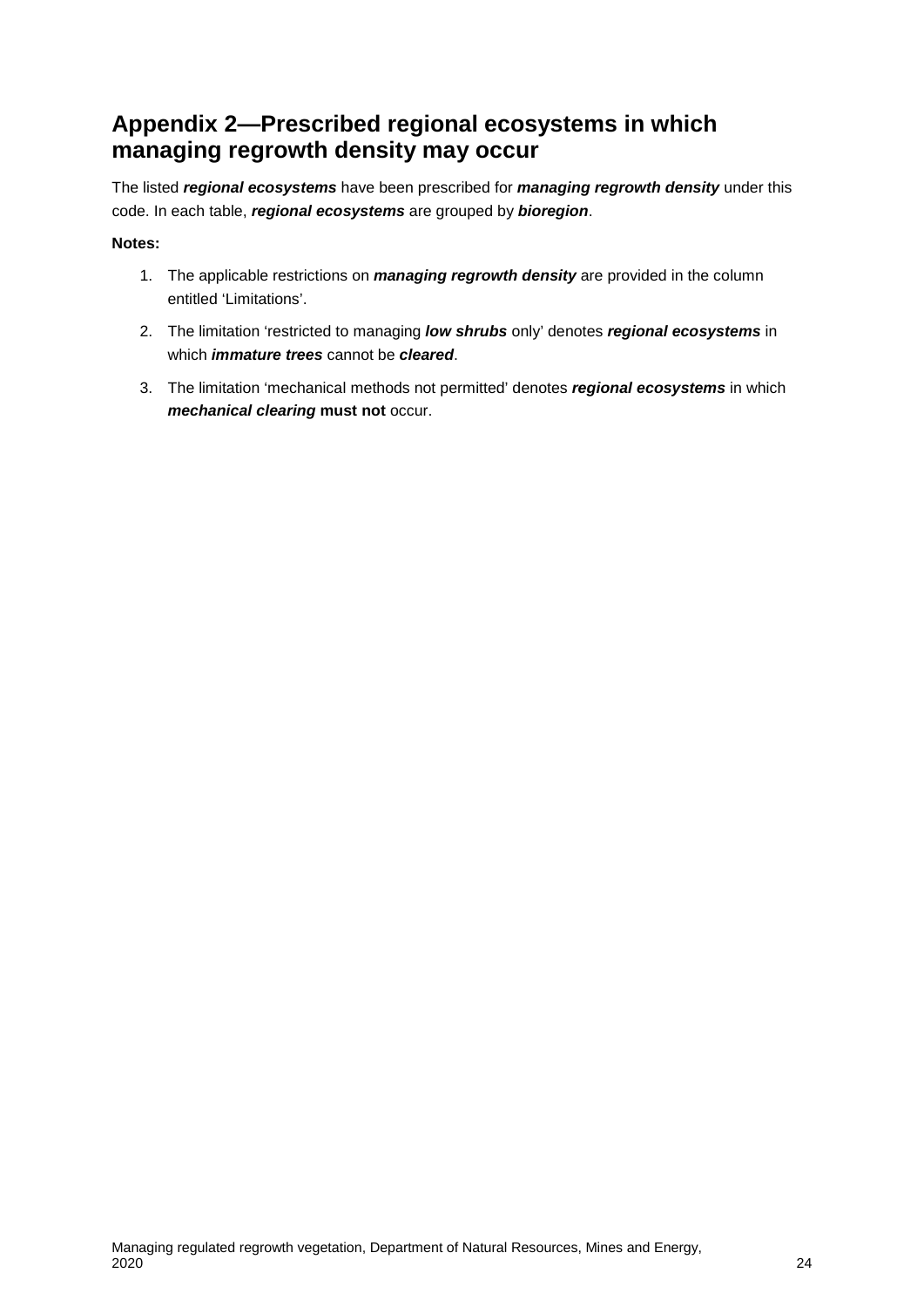## **Very sparse regional ecosystems**

There are no very sparse *regional ecosystems* in which *managing regrowth density* can occur in the following *bioregions*:

- Wet Tropics
- Central Queensland Coast
- New England Tablelands

| <b>Bioregion</b>           |                             |         |         |          |        | <b>Limitations</b> |
|----------------------------|-----------------------------|---------|---------|----------|--------|--------------------|
| <b>Gulf Plains</b>         |                             |         |         |          |        |                    |
| 2.3.9                      | 2.3.10                      | 2.3.34  | 2.5.2   | 2.5.5    |        |                    |
| <b>Cape York Peninsula</b> |                             |         |         |          |        |                    |
| 3.3.37                     | 3.9.5                       | 3.9.7   | 3.11.15 |          |        |                    |
| 3.9.4                      | 3.9.6                       | 3.10.15 | 3.11.17 |          |        |                    |
|                            | <b>Mitchell Grass Downs</b> |         |         |          |        |                    |
| 4.3.9                      | 4.5.2                       | 4.7.4   | 4.9.10  | 4.9.14   | 4.9.18 |                    |
| 4.3.10                     | 4.5.6                       | 4.5.9   | 4.9.12  | 4.9.16   |        |                    |
| <b>Channel Country</b>     |                             |         |         |          |        |                    |
| 5.5.2                      | 5.5.4                       | 5.9.2   |         |          |        |                    |
| <b>Mulga Lands</b>         |                             |         |         |          |        |                    |
| 6.3.7                      | 6.3.24                      | 6.5.16  | 6.6.2   | 6.7.9    | 6.7.16 |                    |
| 6.3.9                      | 6.5.14                      | 6.5.18  | 6.7.6   | 6.7.14   | 6.7.17 |                    |
| 6.3.22                     | 6.5.15                      | 6.5.19  | 6.7.7   | 6.7.15   | 6.9.2  |                    |
| <b>Wet Tropics</b>         |                             |         |         |          |        |                    |
| 7.12.28                    |                             |         |         |          |        |                    |
| <b>Einasleigh Uplands</b>  |                             |         |         |          |        |                    |
| 9.3.5                      | 9.8.4                       | 9.11.24 | 9.12.11 | 9.12.23  |        |                    |
| 9.3.22                     | 9.8.9                       | 9.12.1  | 9.12.12 | 9.12.27  |        |                    |
| 9.7.5                      | 9.11.13                     | 9.12.4  | 9.12.14 | 9.12.28  |        |                    |
| 9.8.1                      | 9.11.17                     | 9.12.6  | 9.12.15 | 9.12.33  |        |                    |
| 9.8.2                      | 9.11.23                     | 9.12.10 | 9.12.16 | 9.12.40  |        |                    |
| <b>Desert Uplands</b>      |                             |         |         |          |        |                    |
| 10.3.6                     | 10.3.12                     | 10.5.5  | 10.5.9  | 10.5.12  |        |                    |
| <b>Brigalow Belt</b>       |                             |         |         |          |        |                    |
| 11.8.4                     | 11.8.5                      | 11.10.6 | 11.11.6 | 11.11.12 |        |                    |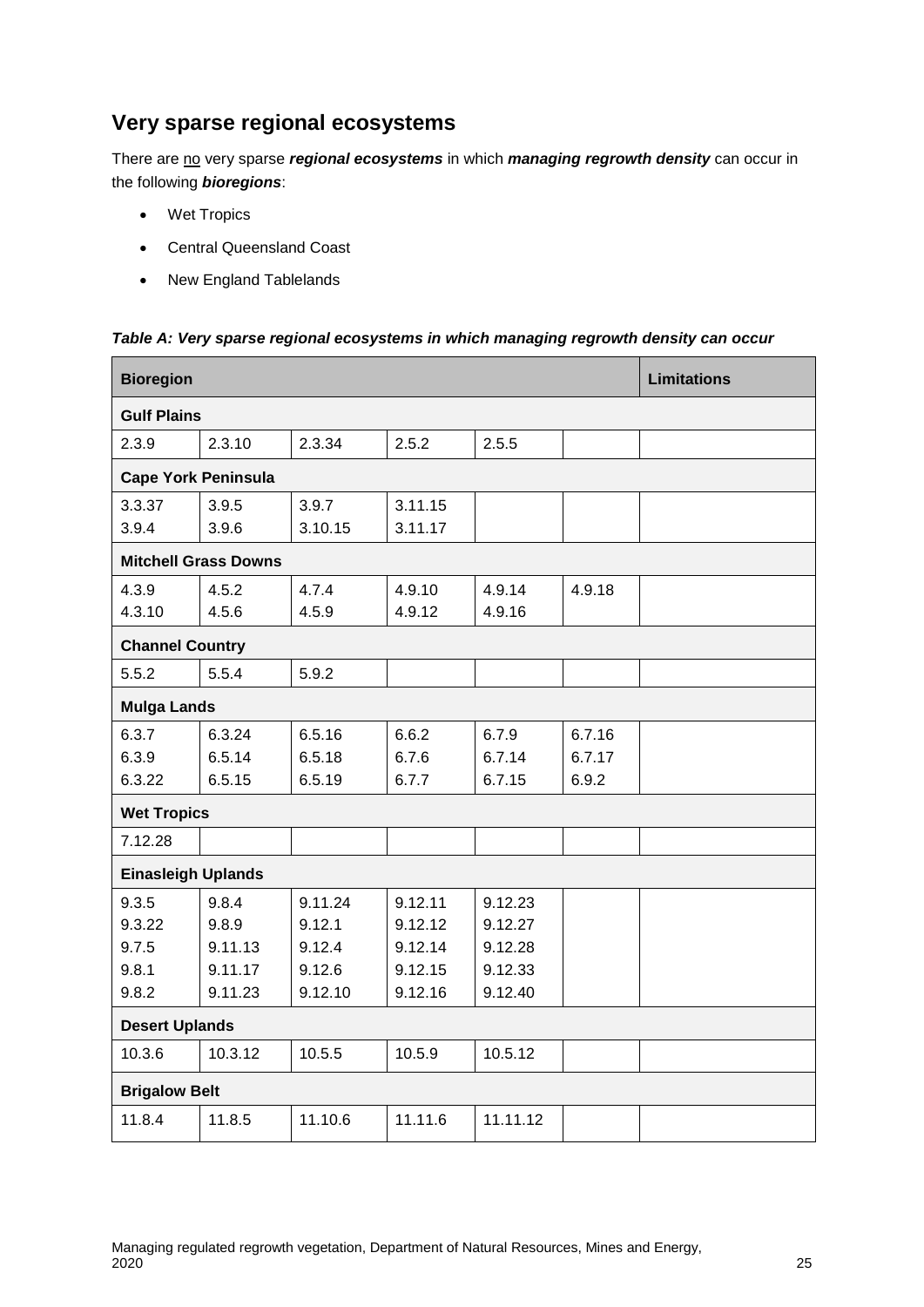## **Sparse regional ecosystems**

| <b>Bioregion</b>                                      |                                                     |                                                       |                                                           |                                                               |                            | <b>Limitations</b>                   |  |
|-------------------------------------------------------|-----------------------------------------------------|-------------------------------------------------------|-----------------------------------------------------------|---------------------------------------------------------------|----------------------------|--------------------------------------|--|
| <b>Gulf Plains</b>                                    |                                                     |                                                       |                                                           |                                                               |                            |                                      |  |
| 2.3.7<br>2.3.11<br>2.3.18                             | 2.3.22<br>2.3.36<br>2.5.1                           | 2.5.9<br>2.5.10<br>2.5.12                             | 2.5.14<br>2.7.4<br>2.7.5                                  | 2.9.4<br>2.9.6<br>2.10.1                                      | 2.10.2<br>2.10.4<br>2.11.1 |                                      |  |
| 2.3.17                                                | 2.3.20                                              | 2.3.21                                                | 2.3.24                                                    | 2.3.29                                                        | 2.3.30                     | Mechanical methods<br>not permitted. |  |
| <b>Cape York Peninsula</b>                            |                                                     |                                                       |                                                           |                                                               |                            |                                      |  |
| 3.3.8<br>3.3.16<br>3.3.20                             | 3.3.24<br>3.3.28<br>3.5.5                           | 3.5.6<br>3.5.24<br>3.5.25                             | 3.7.3<br>3.9.2<br>3.11.7                                  | 3.11.12<br>3.11.13<br>3.12.10                                 | 3.12.11<br>3.12.18         |                                      |  |
|                                                       | <b>Mitchell Grass Downs</b>                         |                                                       |                                                           |                                                               |                            |                                      |  |
| 4.3.8                                                 | 4.5.4                                               | 4.5.8                                                 | 4.9.6                                                     | 4.9.11                                                        |                            |                                      |  |
| <b>Channel Country</b>                                |                                                     |                                                       |                                                           |                                                               |                            |                                      |  |
| 5.5.1                                                 | 5.5.3                                               | 5.6.2                                                 | 5.6.3                                                     | 5.6.4                                                         |                            |                                      |  |
| <b>Mulga Lands</b>                                    |                                                     |                                                       |                                                           |                                                               |                            |                                      |  |
| 6.3.5<br>6.3.16<br>6.3.18                             | 6.3.21<br>6.5.1<br>6.5.6                            | 6.5.7<br>6.5.8<br>6.5.9                               | 6.5.10<br>6.5.11<br>6.5.13                                | 6.6.1<br>6.7.10<br>6.7.11                                     | 6.7.12<br>6.7.13           |                                      |  |
|                                                       | <b>Central Queensland Coast</b>                     |                                                       |                                                           |                                                               |                            |                                      |  |
| 8.12.6                                                | 8.12.20                                             | 8.12.22                                               | 8.12.9                                                    | 8.12.12                                                       |                            |                                      |  |
| <b>Einasleigh Uplands</b>                             |                                                     |                                                       |                                                           |                                                               |                            |                                      |  |
| 9.3.2<br>9.3.6<br>9.3.8<br>9.3.16<br>9.3.19<br>9.3.20 | 9.3.21<br>9.5.3<br>9.5.4<br>9.5.6<br>9.5.7<br>9.5.8 | 9.5.9<br>9.5.10<br>9.5.13<br>9.7.1<br>9.7.3<br>9.8.11 | 9.11.1<br>9.11.2<br>9.11.3<br>9.11.5<br>9.11.7<br>9.11.15 | 9.11.19<br>9.11.25<br>9.11.26<br>9.12.7<br>9.12.13<br>9.12.24 | 9.12.32                    |                                      |  |
| 9.3.3                                                 | 9.3.15                                              | 9.11.16                                               | 9.11.31                                                   | 9.12.31                                                       |                            | Mechanical methods<br>not permitted. |  |
|                                                       | <b>Desert Uplands</b>                               |                                                       |                                                           |                                                               |                            |                                      |  |
| 10.3.11                                               | 10.3.9                                              | 10.3.10                                               | 10.3.27                                                   | 10.3.28                                                       | 10.5.4                     |                                      |  |
| 10.3.14                                               |                                                     |                                                       |                                                           |                                                               |                            | Mechanical methods<br>not permitted. |  |

*Table B: Sparse regional ecosystems in which managing regrowth density can occur*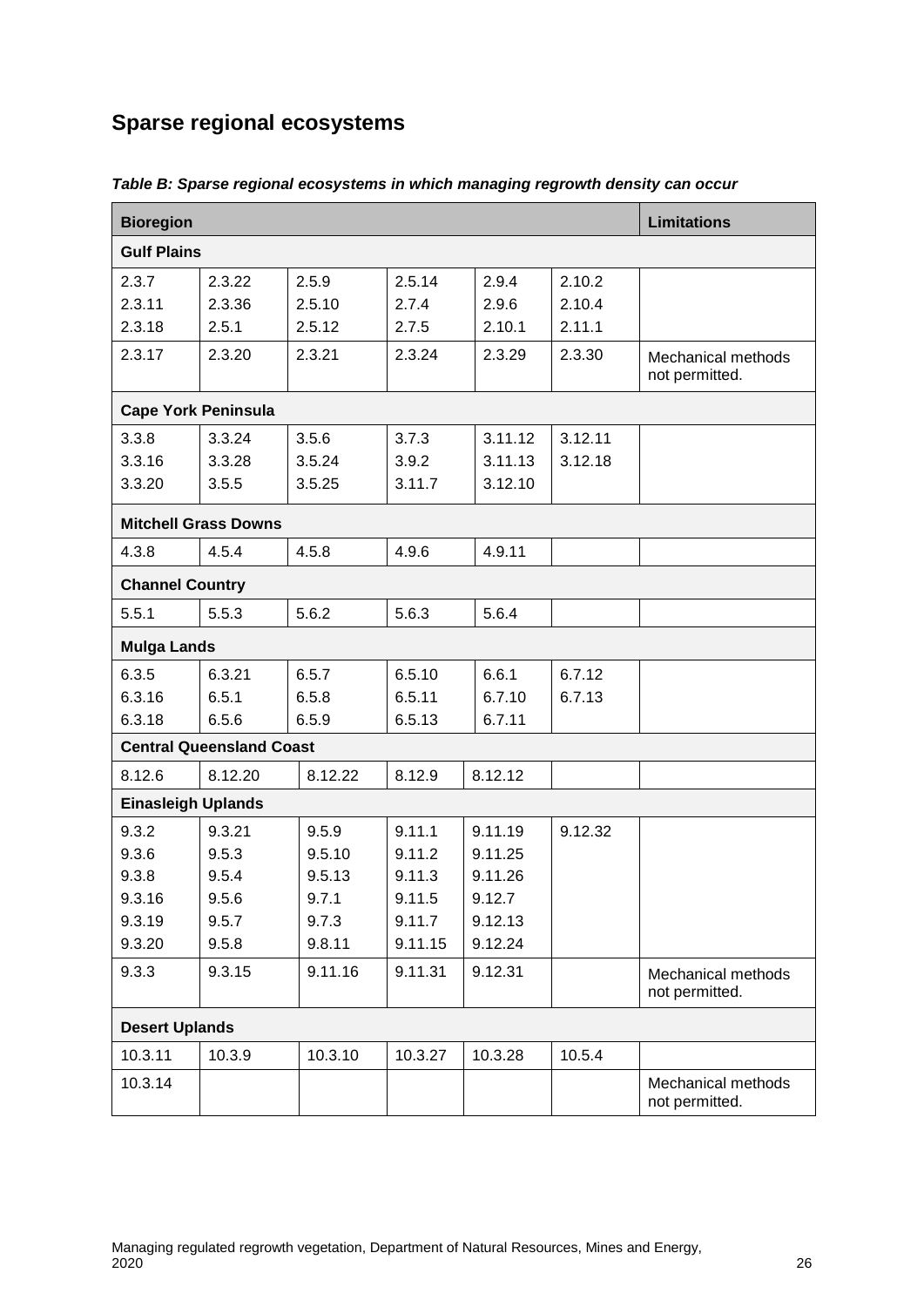| <b>Bioregion</b>             |                              |               |         | <b>Limitations</b> |          |                                                                                                                       |
|------------------------------|------------------------------|---------------|---------|--------------------|----------|-----------------------------------------------------------------------------------------------------------------------|
| <b>Brigalow Belt</b>         |                              |               |         |                    |          |                                                                                                                       |
| 11.3.4                       | 11.3.19                      | 11.5.2        | 11.5.21 | 11.10.11           | 11.12.1  |                                                                                                                       |
| 11.3.6                       | 11.3.26                      | 11.5.3        | 11.7.4  | 11.10.12           | 11.12.2  |                                                                                                                       |
| 11.3.7                       | 11.3.29                      | 11.5.4        | 11.7.6  | 11.11.1            | 11.12.3  |                                                                                                                       |
| 11.3.9                       | 11.3.30                      | 11.5.5        | 11.9.2  | 11.11.4            | 11.12.9  |                                                                                                                       |
| 11.3.10                      | 11.3.32                      | 11.5.8        | 11.10.1 | 11.11.7            | 11.12.11 |                                                                                                                       |
| 11.3.12                      | 11.3.35                      | 11.5.9        | 11.10.4 | 11.11.9            | 11.12.13 |                                                                                                                       |
| 11.3.14                      | 11.3.39                      | 11.5.12       | 11.10.7 | 11.11.15           |          |                                                                                                                       |
| 11.3.18                      | 11.5.1                       | 11.5.20       | 11.10.9 | 11.11.20           |          |                                                                                                                       |
| 11.7.7                       |                              |               |         |                    |          | Restricted to <i>clearing</i><br>of <b>low shrubs</b> only.<br><b>Clearing of immature</b><br>trees is not permitted. |
| <b>South East Queensland</b> |                              |               |         |                    |          |                                                                                                                       |
| 12.3.12                      | 12.8.17                      | $12.9 - 10.4$ | 12.12.4 | 12.12.5            |          |                                                                                                                       |
|                              | <b>New England Tableland</b> |               |         |                    |          |                                                                                                                       |
| 13.11.4                      | 13.12.5                      | 13.12.2       |         |                    |          |                                                                                                                       |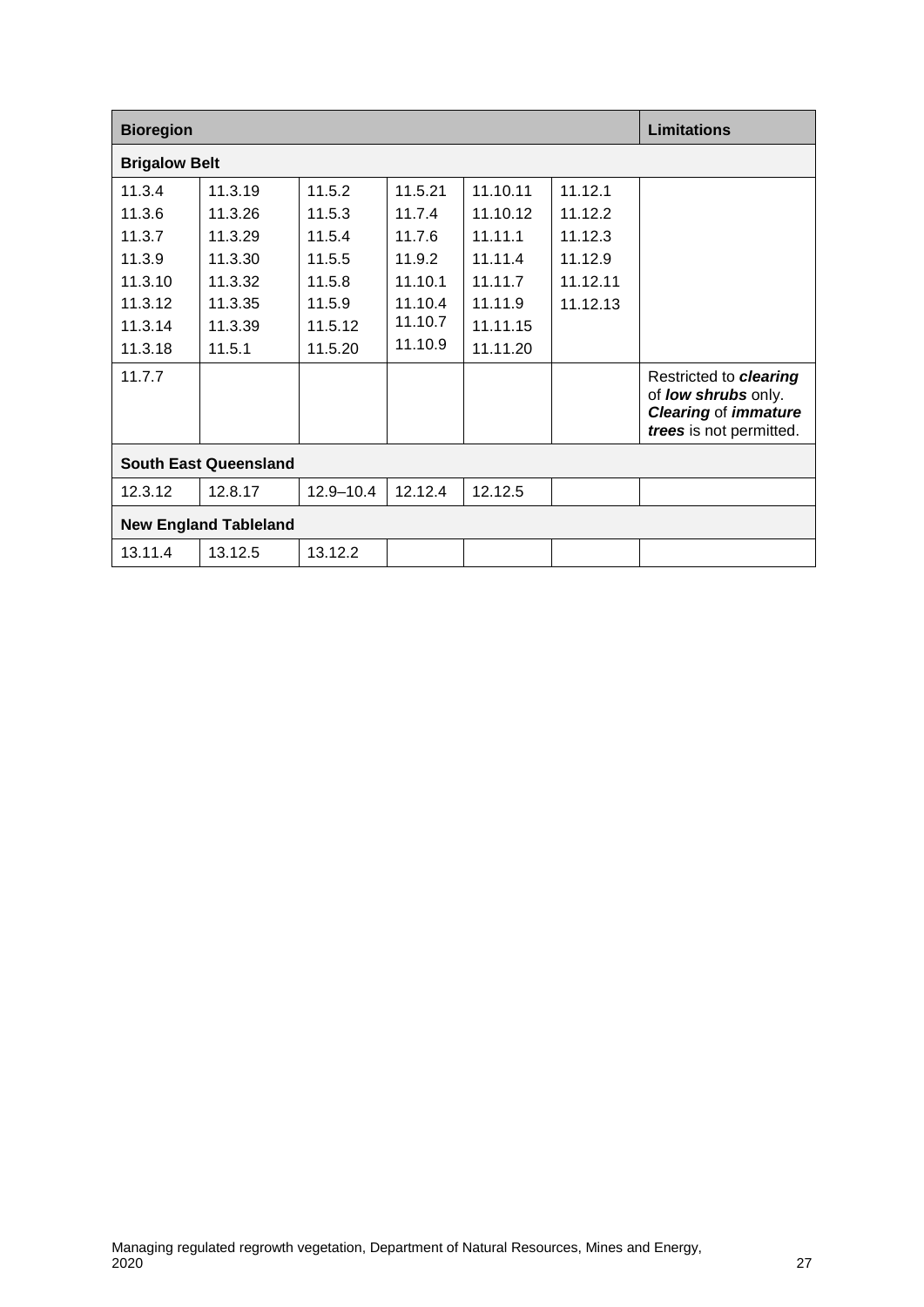## **Mid-dense regional ecosystems**

There are no mid-dense *regional ecosystems* in which *managing regrowth density* can occur in the following *bioregions*:

- North West Highlands
- Cape York Peninsula
- Mitchell Grass Downs
- Channel Country
- Desert Uplands
- Central Queensland Coast
- New England Tablelands
- Einasleigh Uplands

#### *Table C: Mid-dense regional ecosystems in which managing regrowth density can occur*

| <b>Bioregion</b>             |       |  |  | <b>Limitations</b> |  |                                      |
|------------------------------|-------|--|--|--------------------|--|--------------------------------------|
| <b>Gulf Plains</b>           |       |  |  |                    |  |                                      |
| 2.5.16                       |       |  |  |                    |  | Mechanical methods<br>not permitted. |
| <b>Mulga Lands</b>           |       |  |  |                    |  |                                      |
| 6.7.1                        | 6.7.2 |  |  |                    |  |                                      |
| <b>Wet Tropics</b>           |       |  |  |                    |  |                                      |
| 7.11.21                      |       |  |  |                    |  |                                      |
| 7.12.53                      |       |  |  |                    |  | Mechanical methods<br>not permitted. |
| <b>Brigalow Belt</b>         |       |  |  |                    |  |                                      |
| 11.12.6                      |       |  |  |                    |  |                                      |
| <b>South East Queensland</b> |       |  |  |                    |  |                                      |
| 12.9-10.2                    |       |  |  |                    |  |                                      |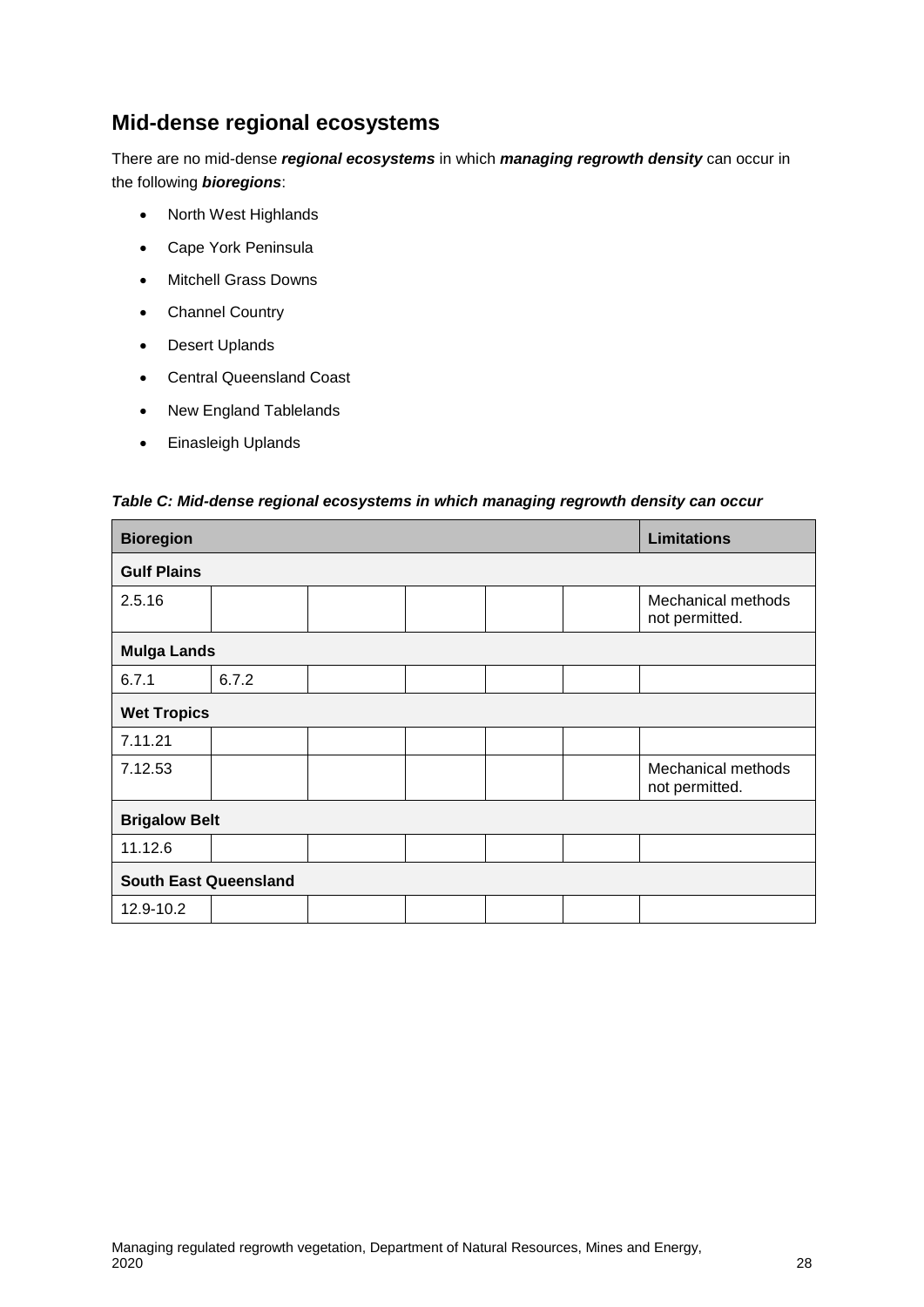## <span id="page-30-0"></span>**Appendix 3—Exchange area requirements**

| <b>Exchange area requirements</b>                                                                                                                                                                                                                                                                                                                            | Size of<br>exchange<br>area                                                   | <b>Required mechanisms</b><br>to legally secure and<br>manage the area <sup>21</sup>                                            |
|--------------------------------------------------------------------------------------------------------------------------------------------------------------------------------------------------------------------------------------------------------------------------------------------------------------------------------------------------------------|-------------------------------------------------------------------------------|---------------------------------------------------------------------------------------------------------------------------------|
| Option 1: The area to be used as the exchange area is<br>a category X area, is dominated by native vegetation<br>more than 10 years of age, is a functioning regional<br>ecosystem which occurs in the same bioregion as the<br><i>impact area,</i> and is at least one of the following:                                                                    | Equal to the<br>impact area,<br>or 1 hectare,<br>whichever is<br>the greater. | <b>Property Map of</b><br><b>Assessable Vegetation</b><br>(PMAV) that shows the<br>area to be used as the<br>exchange area as a |
| • The same pre-clear regional ecosystem/s as the<br>impact area<br>• A higher pre-clear regional ecosystem status (e.g.<br><b>Endangered or Of Concern</b> ) than the values of the                                                                                                                                                                          |                                                                               | category A area and<br>management plan<br>or<br><b>Declared area</b><br>(voluntary) $^{22}$ and                                 |
| <i>impact area</i><br>• Within 50 metres of the <b>defining bank</b> of a<br>watercourse                                                                                                                                                                                                                                                                     |                                                                               | management plan                                                                                                                 |
| • Within 50 metres of the defining bank of a wetland<br>In a location that creates a corridor of at least 100<br>metres in width between regional ecosystems that<br>are mapped as either a category A area and/or a<br>category B area on the regulated vegetation<br>management map, which are each at least 4<br>hectares in size and 100 metres in width |                                                                               |                                                                                                                                 |
| • An area that adjoins either an area mapped as a<br>category A area and/or a category B area on the<br>regulated vegetation management map which is at<br>least 4 hectares in size<br>or                                                                                                                                                                    |                                                                               |                                                                                                                                 |
| • Another area of environmental significance to flora or<br>fauna under other State or Commonwealth legislation                                                                                                                                                                                                                                              |                                                                               |                                                                                                                                 |

#### *Table D: Requirements for exchange areas*

<span id="page-30-1"></span> <sup>21</sup> Note that both─ a declaration made under section 19F of the *Vegetation Management Act 1999* and its associated management plan; and a *Property Map of Assessable Vegetation (PMAV)* that contains a *category A area*─ transfer on title.

<span id="page-30-2"></span><sup>&</sup>lt;sup>22</sup> A Guide to voluntary declarations under the *Vegetation Management Act 1999* is available at [www.qld.gov.au.](https://www.dnrm.qld.gov.au/__data/assets/pdf_file/0009/1258587/guide-voluntary-declarations-vegetation-act.pdf)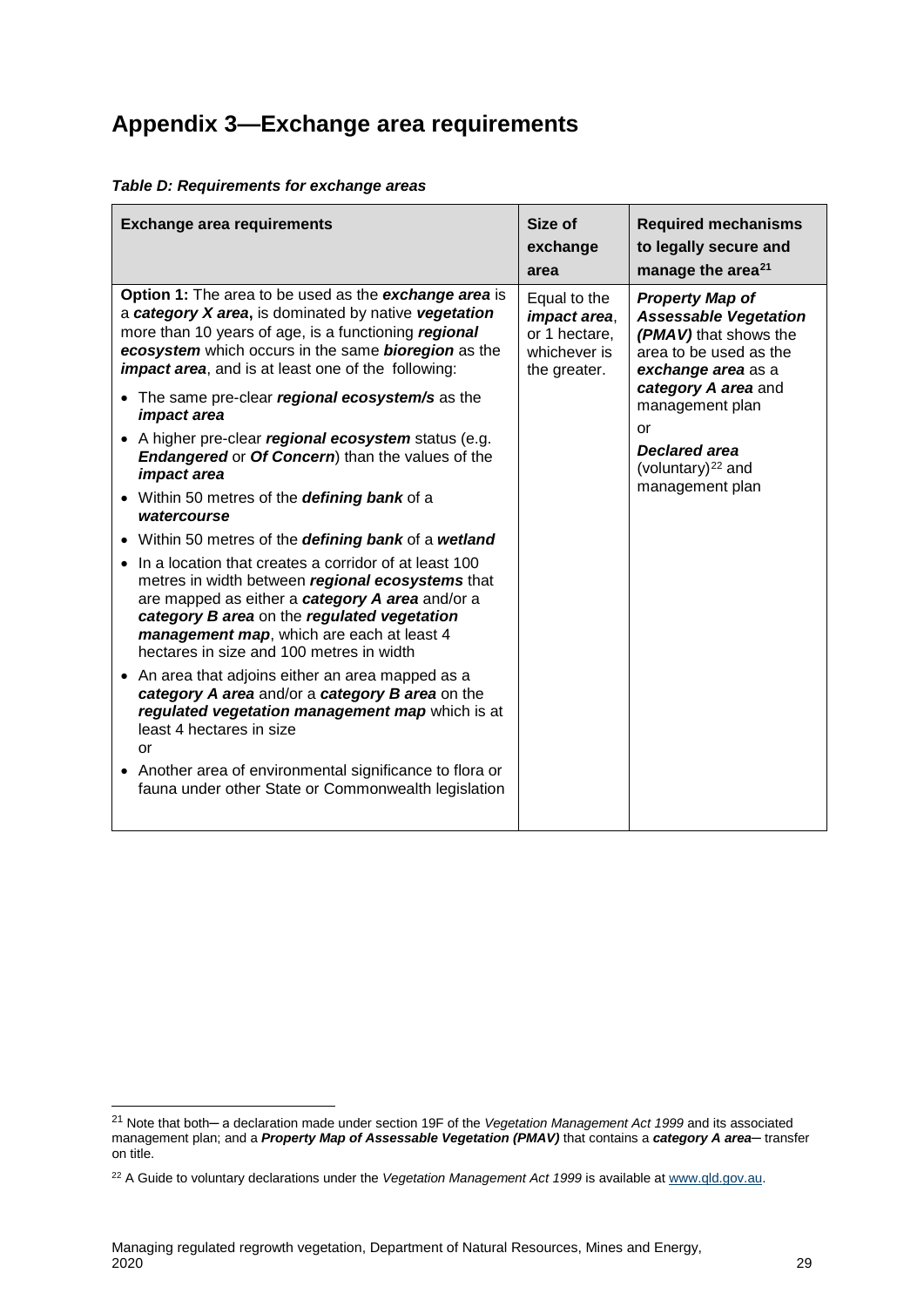| <b>Exchange area requirements</b>                                                                                                                                                                                                                                                                                                                                                                                                                                                                                                                                                                                                                                                                                                                                                                                                                                                                                                                                                                                                                                             | Size of<br>exchange<br>area                                                        | <b>Required mechanisms</b><br>to legally secure and<br>manage the area <sup>21</sup> |
|-------------------------------------------------------------------------------------------------------------------------------------------------------------------------------------------------------------------------------------------------------------------------------------------------------------------------------------------------------------------------------------------------------------------------------------------------------------------------------------------------------------------------------------------------------------------------------------------------------------------------------------------------------------------------------------------------------------------------------------------------------------------------------------------------------------------------------------------------------------------------------------------------------------------------------------------------------------------------------------------------------------------------------------------------------------------------------|------------------------------------------------------------------------------------|--------------------------------------------------------------------------------------|
| Option 2: The area to be used as the exchange area is<br>a category X area and is at least one of the following:<br>• The same pre-clear regional ecosystem/s as the<br><i>impact area</i><br>• A higher pre-clear regional ecosystem status (e.g.<br>endangered or of concern) than the values of the<br><i>impact area</i><br>• Within 50 metres of the defining bank of a<br>watercourse<br>• Within 50 metres of the defining bank of a wetland<br>In a location that creates a corridor of at least 100<br>metres in width between regional ecosystems that<br>are mapped as either a category A area and/or a<br>category B area on the regulated vegetation<br>management map, which are each at least 4<br>hectares in size and 100 metres in width<br>• An area that adjoins either an area mapped as a<br>category A area and/or a category B area on the<br>regulated vegetation management map, which is at<br>least 4 hectares in size<br>or<br>• Another area of environmental significance to flora or<br>fauna under other State or Commonwealth legislation. | Double the<br><i>impact area,</i><br>or 1 hectare,<br>whichever is<br>the greater. | <b>Declared area</b> (voluntary)<br>and management plan.                             |